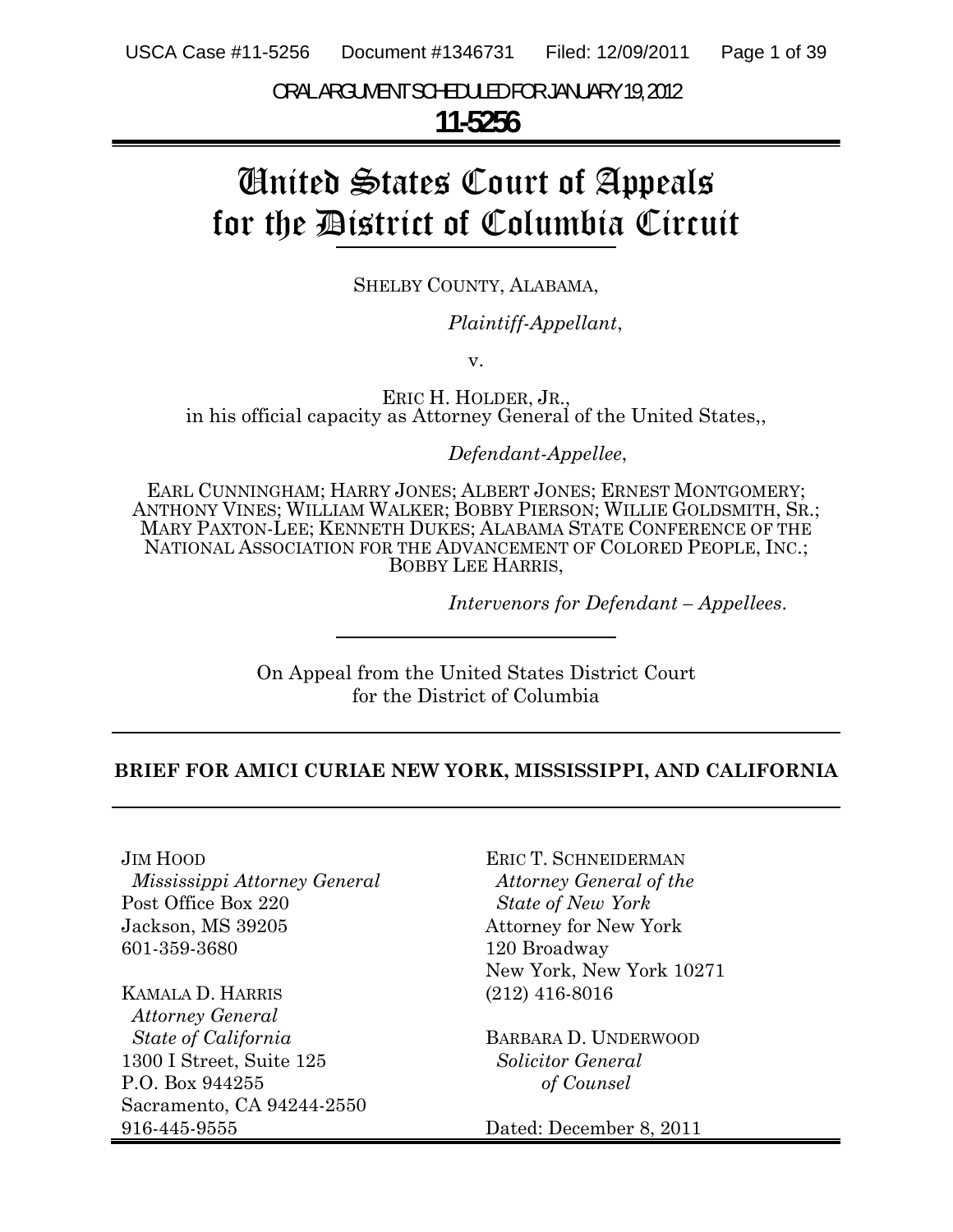## **CERTIFICATE OF INTERESTED PARTIES, RULINGS, AND RELATED CASES**

Pursuant to Rule 26.1 of the Federal Rules of Appellate Procedure, Amici States of New York, Mississippi, and California in Support of Appellees certify that, to the best of the udnersigned counsel's knowledge, the list of interested persons and entities, the identified ruling under review, and list of related cases in the Brief for the Attorney General as Appellee are correct.

> . /s/ Barbara D. Underwood . Barbara D. Underwood Solicitor General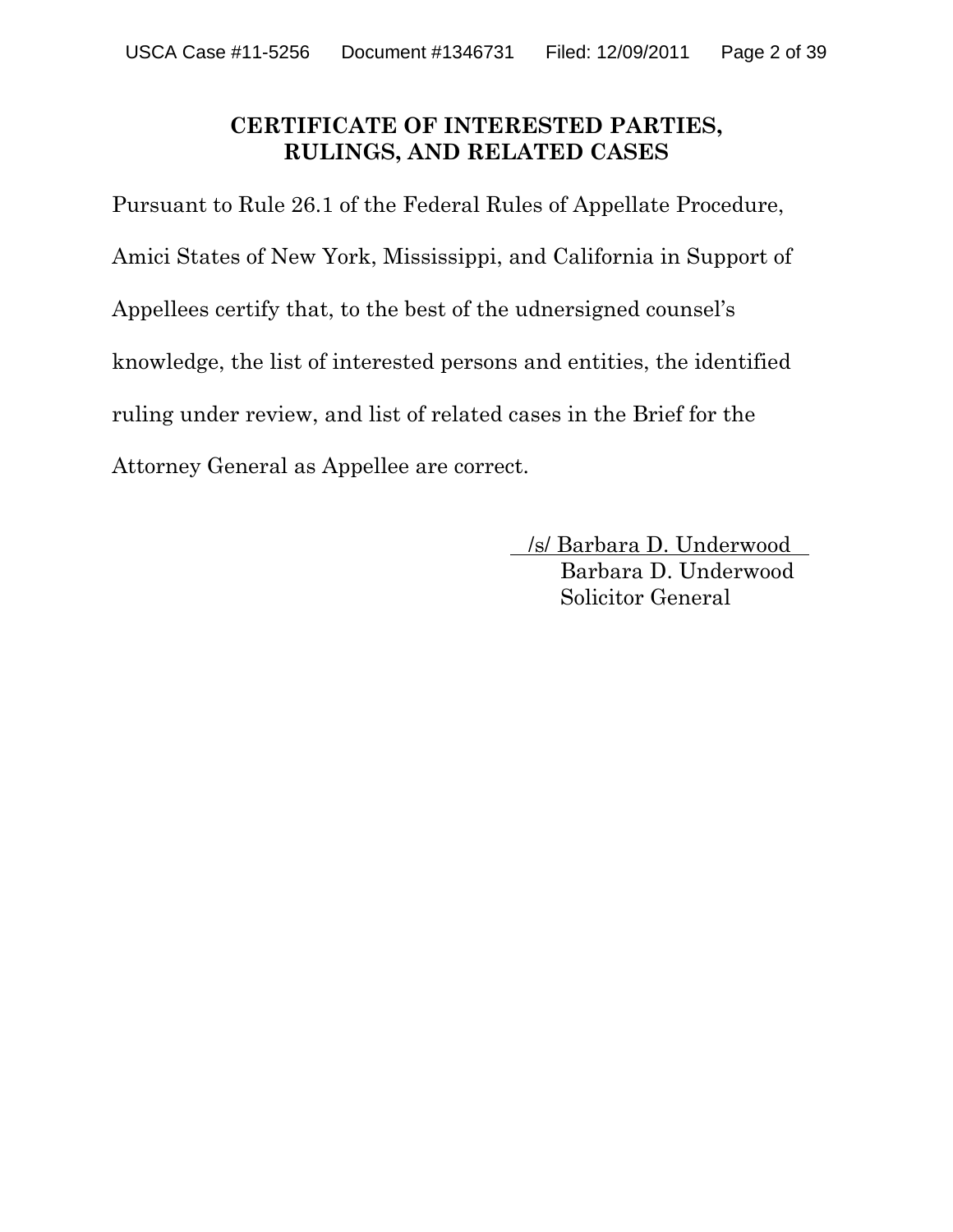## **TABLE OF CONTENTS**

## **Page**

|  | POINT I - COMPLIANCE WITH SECTION 5 DOES NOT<br><b>IMPOSE UNDUE BURDENS ON COVERED</b>                                                                   |  |  |  |  |
|--|----------------------------------------------------------------------------------------------------------------------------------------------------------|--|--|--|--|
|  | POINT II - SECTION 5 CONTINUES TO PROVIDE<br>SUBSTANTIAL BENEFITS TO COVERED<br>JURISDICTIONS COMMITTED TO ELIMINATING<br>BARRIERS TO MINORITY POLITICAL |  |  |  |  |
|  | A. Section 5 Has Produced Historic Progress and                                                                                                          |  |  |  |  |
|  | B. Section 5 Has Led to Progress in New York and<br>Helped Secure the Rights of Racial and<br>Language-Minority Voters in the State 18                   |  |  |  |  |
|  | C. Section 5 Is Responsible For Recent Progress in                                                                                                       |  |  |  |  |
|  | D. The Advance Guidance Provided by Section 5<br>Helps States Avoid Potentially Costly and<br>Burdensome Litigation Under Section 2.  26                 |  |  |  |  |
|  |                                                                                                                                                          |  |  |  |  |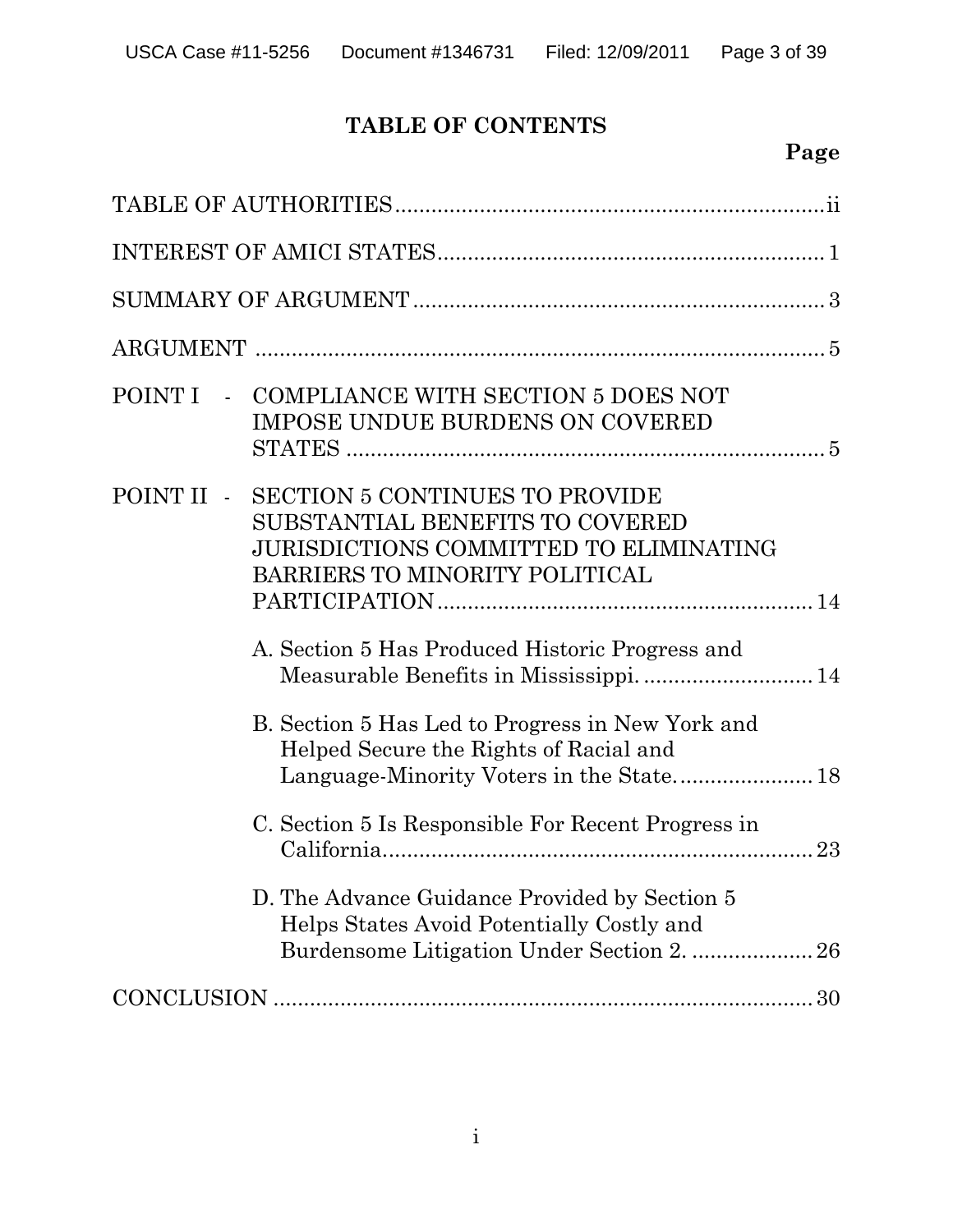## **TABLE OF AUTHORITIES**

| Cases                                               | Page(s) |
|-----------------------------------------------------|---------|
| Alta Irrigation District v. Holder,                 |         |
| Bartlett v. Strickland,                             |         |
| Lopez v. Monterey County,                           |         |
| United Jewish Org. of Williamsburgh, Inc. v. Carey, |         |
| <b>Statutes</b>                                     |         |
|                                                     | 24      |
|                                                     | 22      |

## **Legislative History**

## *Hearings*

| $\ast$ | Fannie Lou Hamer, Rosa Parks, and Coretta Scott King Voting<br>Rights Act Reauthorization and Amendments Act of 2006, Part                                                                                                                                        |
|--------|-------------------------------------------------------------------------------------------------------------------------------------------------------------------------------------------------------------------------------------------------------------------|
|        | I: Hearing Before the Subcomm. on the Constitution of the H.                                                                                                                                                                                                      |
| *      | Modern Enforcement of the Voting Rights Act: Hearing Before<br><i>the S. Comm. on the Judiciary,</i> 109th Cong. $(2006)$ 15, 16, 17                                                                                                                              |
| $\ast$ | <i>Reauthorization of the Act's Temporary Provisions: Policy</i><br>Perspectives and Views from the Field: Hearing Before<br>the Subcomm. on Constitution, Civil Rights and Property<br><i>Rights of the S. Comm. on the Judiciary, 109th Cong. (2006) passim</i> |

Authorities upon which we chiefly rely are marked with asterisks.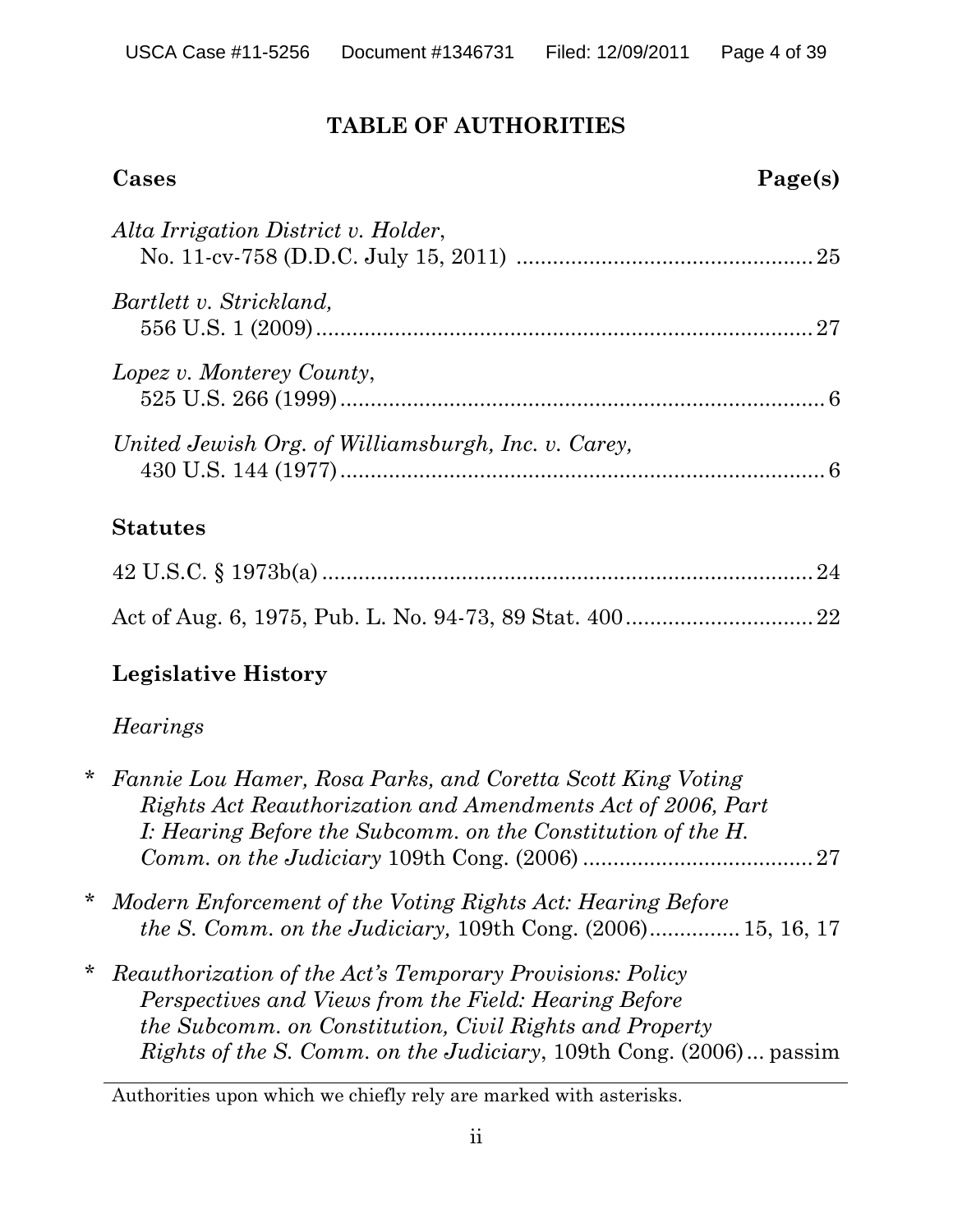## **TABLE OF AUTHORITIES**

## **Legislative History** Page(s)

## *Hearings (cont'd)*

| * | The Continuing Need for Section 5 Pre-clearance:<br>Hearing Before the S. Comm. on the Judiciary,                                     |  |
|---|---------------------------------------------------------------------------------------------------------------------------------------|--|
| * | Understanding the Benefits and Costs of Section 5<br>Pre-Clearance: Hearing Before the S. Comm. on                                    |  |
| * | Voting Rights Act: Evidence of Continued Need: Hearing Before<br>the Subcomm. on the Constitution of the H. Comm. on                  |  |
|   | <i>Voting Rights Act: Section 203–Bilingual Election Requirements</i><br>(Part I): Hearing Before the Subcomm. on the Constitution of |  |
| * | Voting Rights Act: Section 5 of the Act-History, Scope, and<br>Purpose: Hearing Before the Subcomm. on the Constitution of            |  |
|   | Reports                                                                                                                               |  |
| * |                                                                                                                                       |  |
|   |                                                                                                                                       |  |
|   | 23                                                                                                                                    |  |
|   | Congressional Record                                                                                                                  |  |
|   |                                                                                                                                       |  |
|   |                                                                                                                                       |  |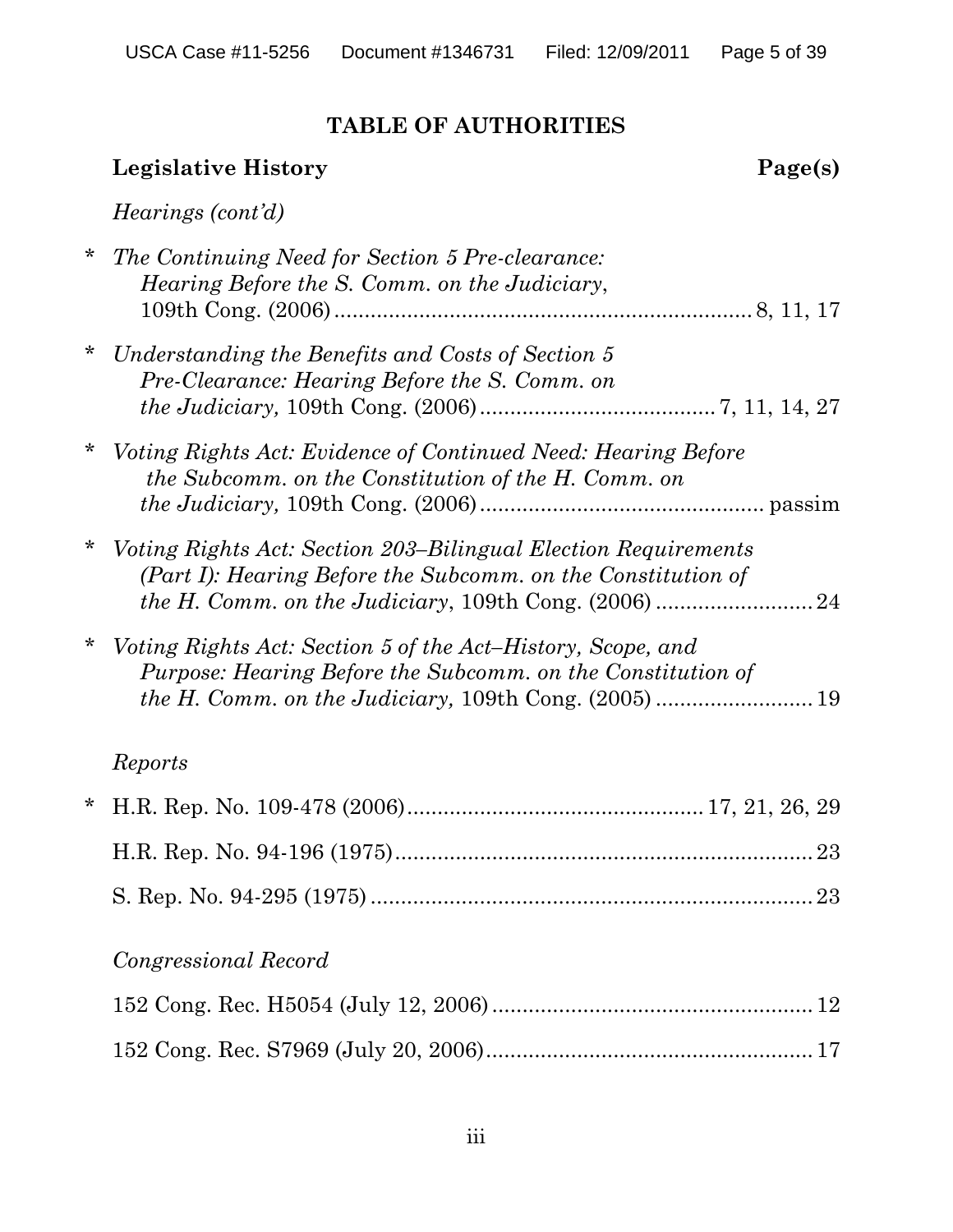## **TABLE OF AUTHORITIES**

| Page(s)<br>Regulations                                                                                                                                                                                  |  |
|---------------------------------------------------------------------------------------------------------------------------------------------------------------------------------------------------------|--|
| Guidance Concerning Redistricting Under Section 5 of                                                                                                                                                    |  |
| Revision of Voting Rights Procedures, 76 Fed. Reg. 21,239 (Apr.                                                                                                                                         |  |
| Voting Rights Act Amendments of 2006, Determinations Under                                                                                                                                              |  |
| <b>Miscellaneous Authorities</b>                                                                                                                                                                        |  |
| Cal. Citizens Redistricting Comm'n,                                                                                                                                                                     |  |
| DOJ Civ. Rts. Div.,<br>http://www.justice.gov/crt/about/vot/sec_5/ca_obj2.php 24                                                                                                                        |  |
| How To File An Electronic Submission,                                                                                                                                                                   |  |
| J. Gerald Hebert, Press Release: Local Governments Continue to<br>Pursue and Receive Voting Rights Act "Bailouts" (Aug. 17,<br>2001), <i>available at http://voterlaw.com/press08162011.htm 25</i>      |  |
| Jessica Lee, The Effects of Section 5 of the Voting Rights Act: A<br>California Case Study (May 20, 2009) (unpublished honors<br>thesis, Stanford University), <i>available at</i> http://publicpolicy. |  |
| Mississippi Standing Joint Reapportionment Comm.,                                                                                                                                                       |  |
| N.Y. State Legislative Task Force on Demographic Research &                                                                                                                                             |  |
| Robert McDuff, Voting Rights Act and Mississippi: 1965-2006, 17                                                                                                                                         |  |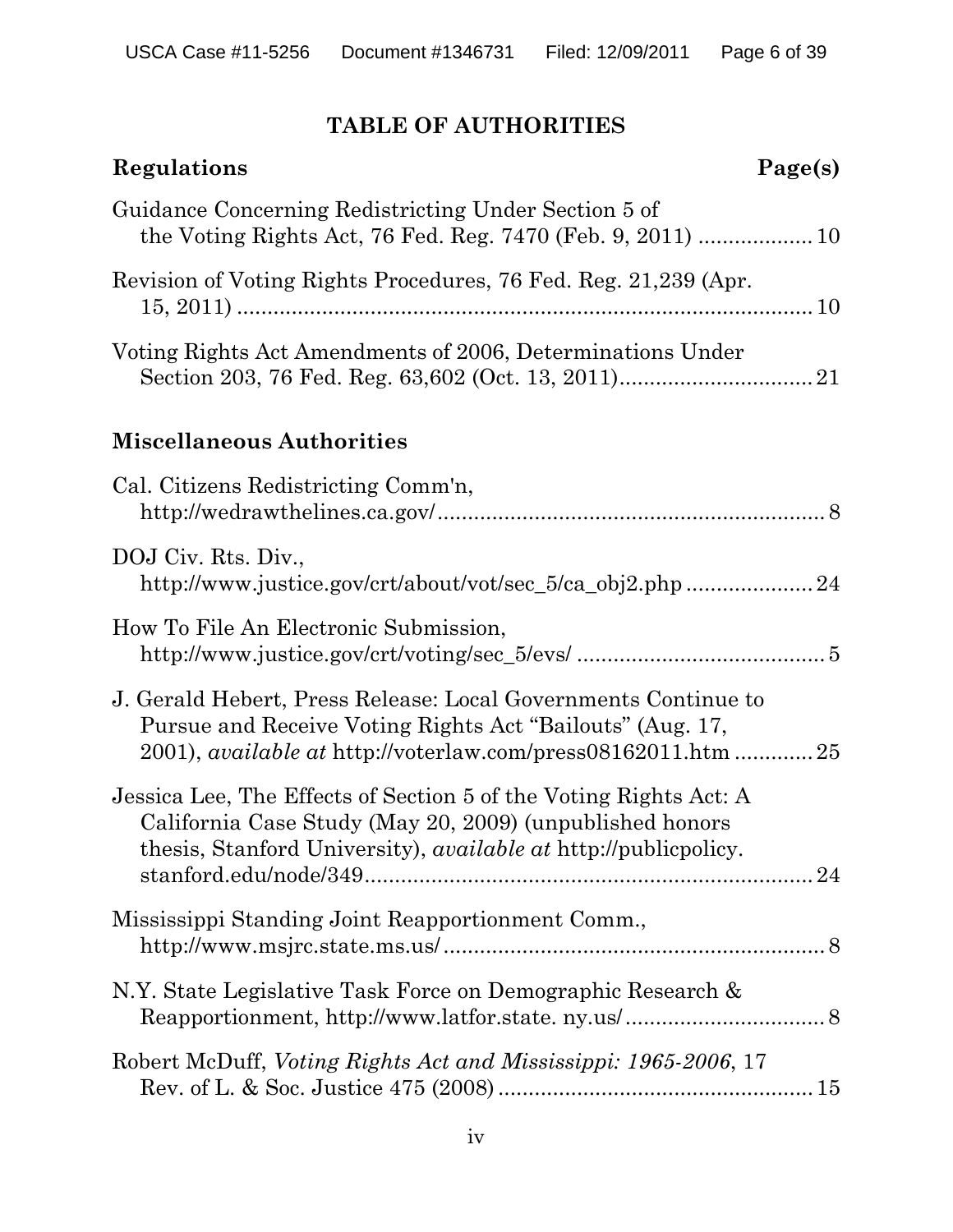#### **INTEREST OF AMICI STATES**

Shelby County, Alabama, challenges the preclearance requirement contained in Section 5 of the Voting Rights Act in part on the ground that the extraordinary problems of discrimination that led to its enactment in 1965 no longer exist, and that the burdens it imposes on States and localities are no longer justifiable. Amici States Mississippi, New York, and California are, for several reasons, particularly well qualified to provide the Court with a perspective that should inform any effort to resolve that claim.

First, Mississippi, New York, and California are among the 16 States covered in whole or in part by the Section 5 preclearance provision, and thus have extensive first-hand experience with the costs and benefits of its operation. Moreover, these Amici States contain a substantial number of minority voters affected by the enforcement of Section 5: Mississippi has the largest proportion of African-American voters of any state in the country, and New York and California contain some of the largest and most diverse counties within the covered jurisdictions.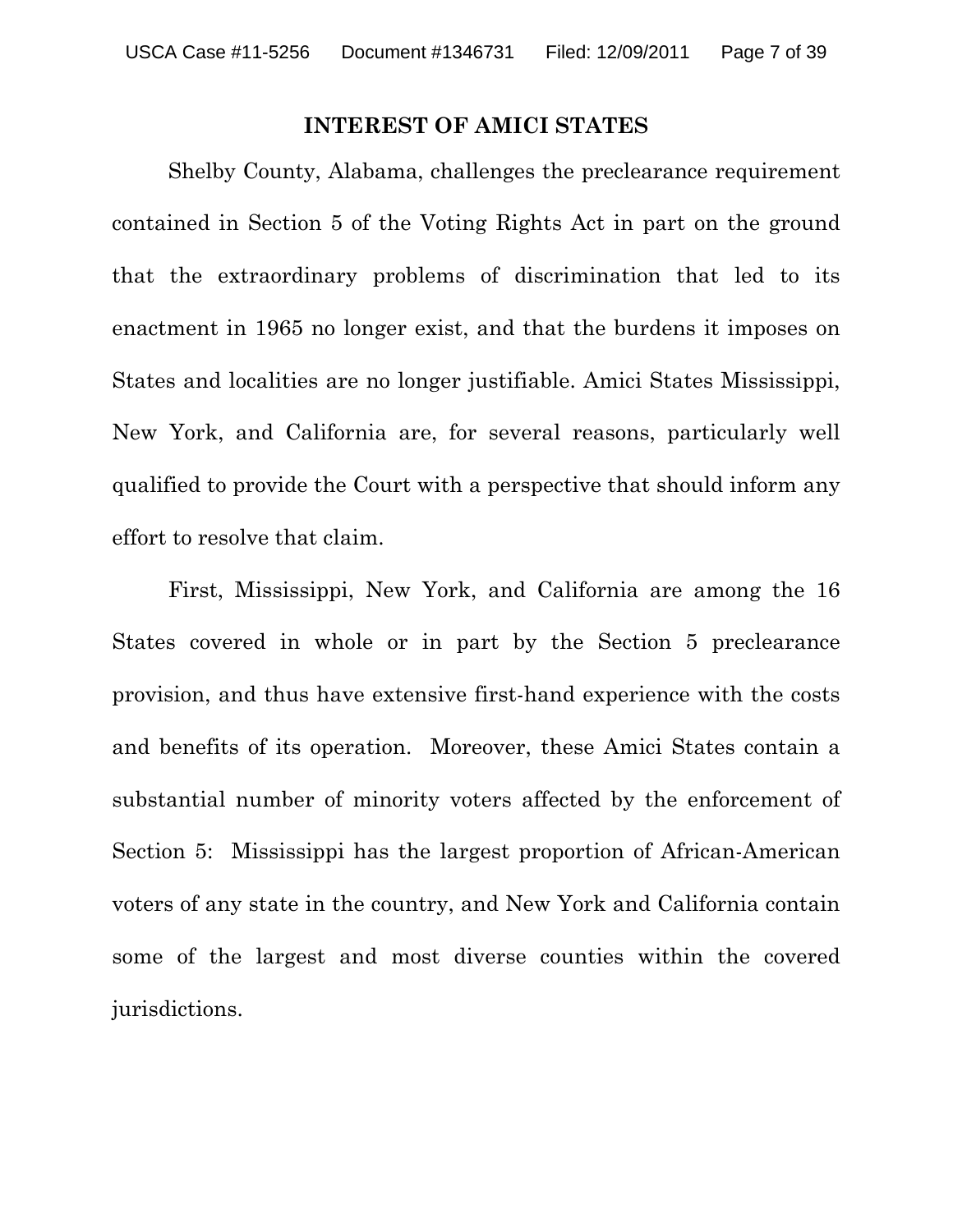Second, Mississippi, New York, and California share the commitment to eliminating racial discrimination in voting rights which animates the federal Voting Rights Act and, despite their own extensive efforts to address this problem, recognize the continuing need for this federal statute to address and remedy barriers to minority voter participation in the political process. The record assembled by Congress to support reauthorization of Section 5 in 2006 shows what Amici States know to be true: that Section 5 continues to play an important role in Mississippi, New York, and California—as well as in the other covered jurisdictions—in remedying and deterring unconstitutional conduct.

Third, in the experience of Amici States, claims that the preclearance obligations impose substantial burdens on the covered jurisdictions or unreasonably intrude on state sovereignty are mistaken. Moreover, those claims wrongly minimize the significant and measurable benefits Section 5 has produced in helping Amici States move towards their goal of eliminating racial discrimination and inequities in voting. The Section 5 preclearance provision has helped bring about tremendous progress in the covered States and has blocked discriminatory voting-related changes at all levels of state and local

2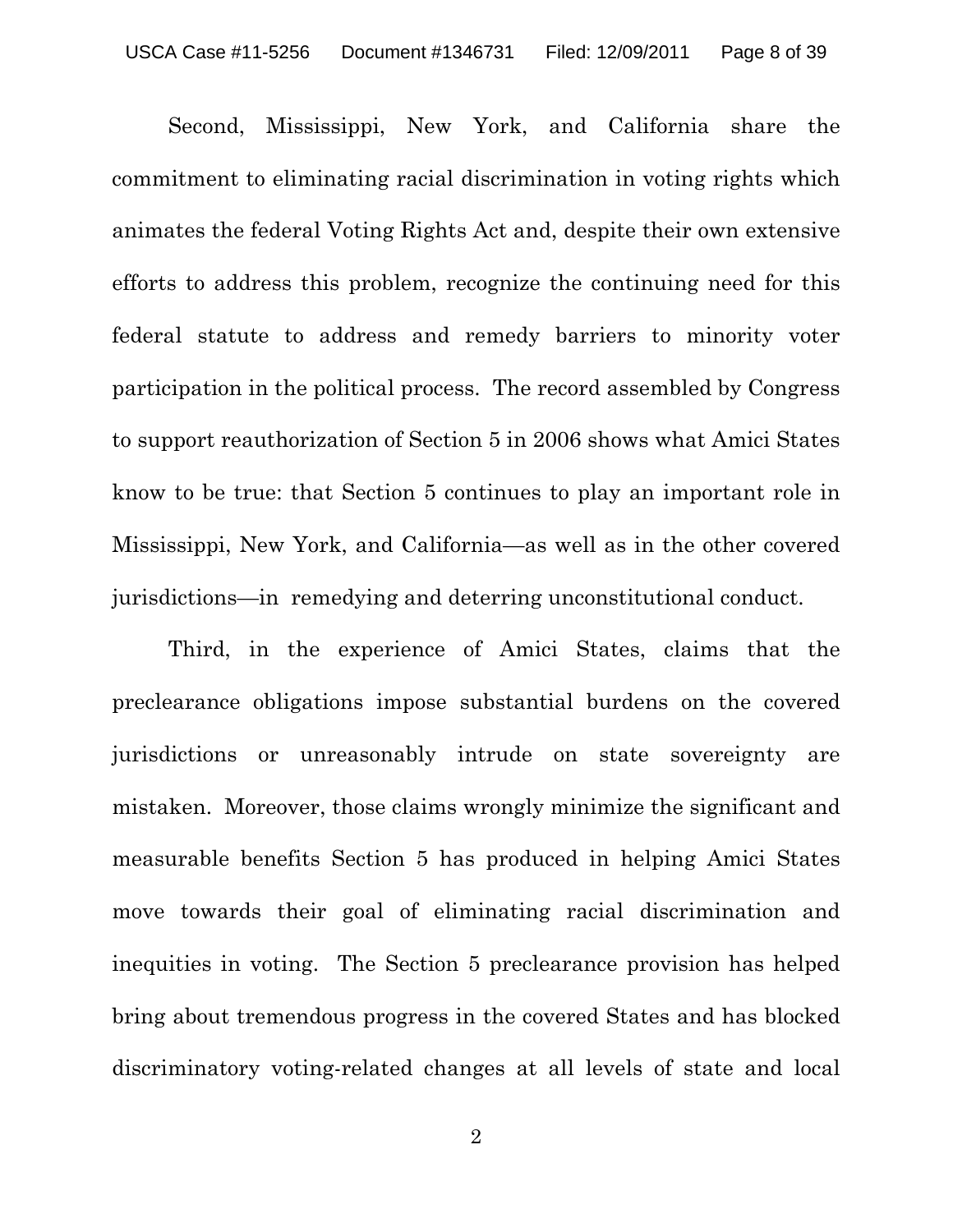government. This progress, while significant, remains fragile and incomplete, and Section 5 continues to be a vital mechanism that assists Amici States in working to achieve the equality in opportunities for political participation that is a foundational principle of our democracy.

#### **SUMMARY OF ARGUMENT**

With tremendous bipartisan support, Congress reauthorized the Section 5 preclearance provision of the Voting Rights Act in 2006. The record assembled by Congress showed that considerable progress has been made in Amici States and other covered jurisdictions, but it also contained ample evidence of ongoing conduct that hampers full and equal political participation by minorities. Congress's careful examination of conditions in the covered jurisdictions confirmed the important role that Section 5 has occupied in American democracy in helping to overturn barriers to participation and block discriminatory voting laws that would otherwise have been put into effect.

Amici States share the view of the United States and its supporting intervenors that the 2006 Reauthorization of Section 5 is an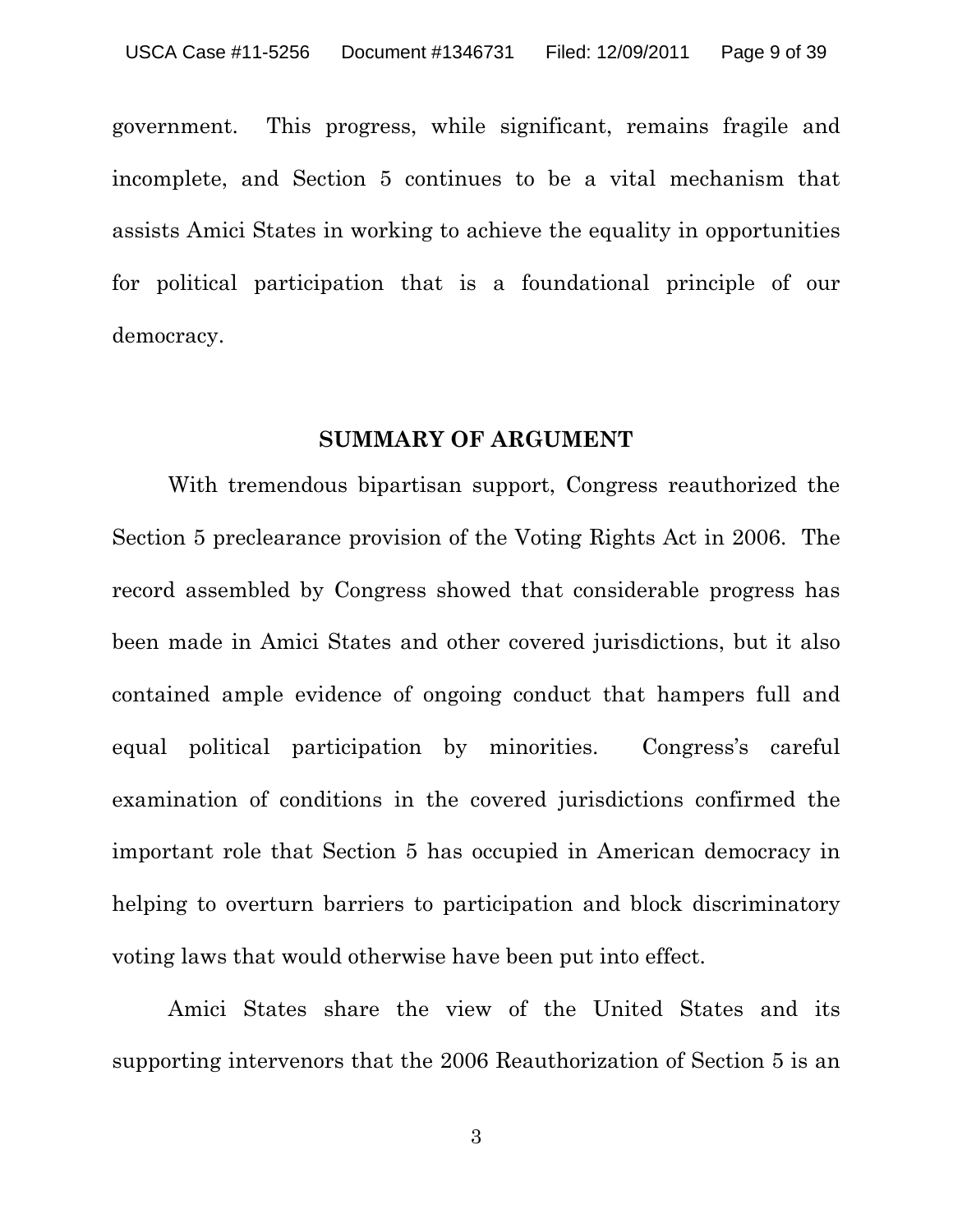appropriate exercise of Congress's power to enforce the Fourteenth and Fifteenth Amendments, and that substantial deference is owed to Congress's considered judgment about how best to give force and effect to the guarantees enshrined in those amendments in the face of the substantial evidence of ongoing and intentional discrimination.

This amicus brief does not repeat the arguments of the parties explaining in detail why and how Section 5 satisfies constitutional requirements. Instead, this brief focuses on showing, from the experience of three covered jurisdictions, that Section 5 imposes no undue burden on covered jurisdictions and that it provides substantial benefits to covered States and localities committed to ending racial discrimination and its vestiges in voting. Contrary to Appellant's claims that Section 5 constitutes an "intrusion" on States, App. Br. at 47, compliance with Section 5 has not imposed, and does not impose, undue compliance burdens on the covered jurisdictions. Section 5 assists States rather than burdening them, because it serves as a prophylactic mechanism that identifies and blocks discriminatory voting-related changes before they take effect, and reduces the need for burdensome litigation over these changes after the fact. Because

4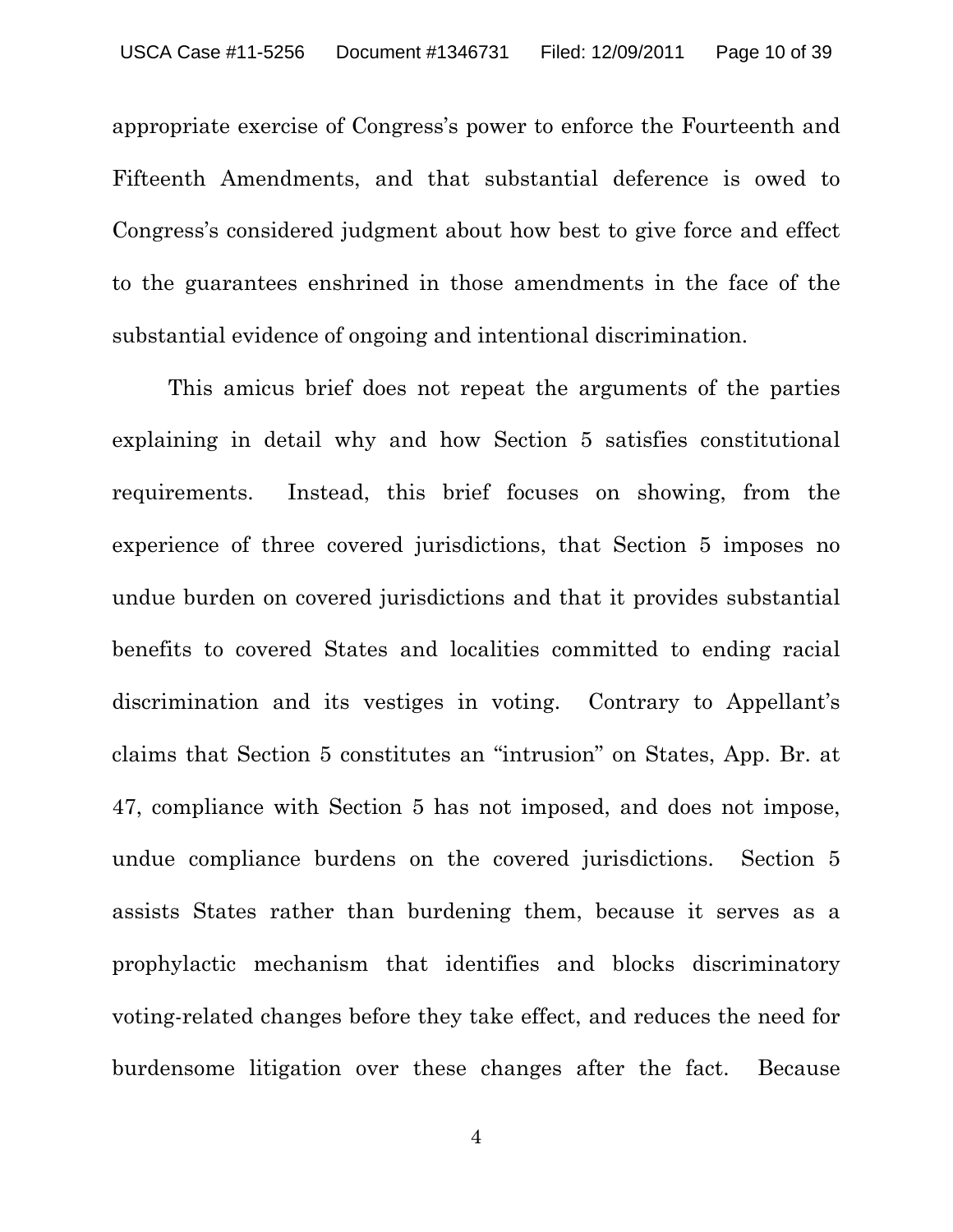voting-related changes may be implemented by a wide array of actors at both the state and local level, the task of preventing unconstitutional changes can be difficult. Amici States welcome the assistance provided by the statutory preclearance requirement and the experienced staff of attorneys who perform the preclearance function. In the experience of Amici States, compliance with the preclearance requirement produces significant benefits for Amici States and poses no undue costs or burdens on covered jurisdictions.

#### **ARGUMENT**

#### **POINT I**

## **COMPLIANCE WITH SECTION 5 DOES NOT IMPOSE UNDUE BURDENS ON COVERED STATES**

 The Section 5 preclearance mechanism is a streamlined process that does not impose significant compliance burdens on States. Indeed, the United States Department of Justice has undertaken extraordinary steps to facilitate the Section 5 review process through the creation of an online submission system and the issuance of new guidance and regulations. *See* How To File An Electronic Submission, http://www. justice.gov/crt/voting/sec\_5/evs/ (last visited Dec. 7, 2011). Moreover,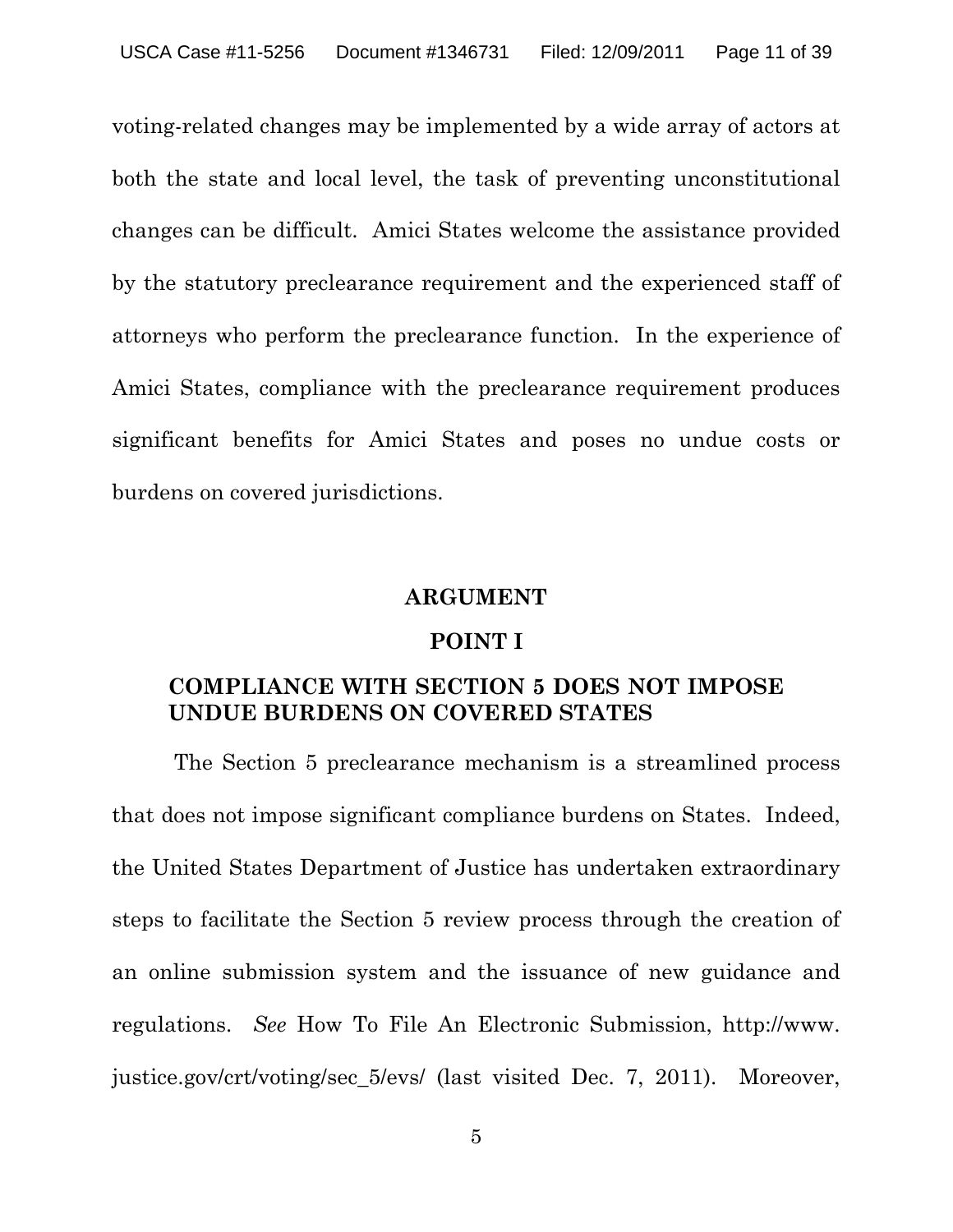DOJ staff and personnel are readily available to answer questions and field inquiries regarding the Section 5 review process. During its 2006 Reauthorization of Section 5, Congress received considerable testimony regarding the costs and benefits associated with Section 5. The weight of that evidence makes plain that Section 5 imposes no undue burden on covered jurisdictions.

Both the practical experience of Amici States<sup>1</sup> and the evidence in the Congressional record confirm that the administrative burdens associated with Section 5 compliance are minimal. While legislators may engage in extensive deliberations preceding the adoption of a voting change, the materials necessary for DOJ's limited Section 5 review of those changes are generally both readily accessible and easy to assemble. In general, covered jurisdictions need only assemble enough information to help the Justice Department determine whether a voting-related change was adopted with a discriminatory purpose or will have the effect of worsening the position of minority voters. The information and material relevant to DOJ's analysis is often part of the

 $\overline{a}$ 

<sup>1</sup> *See, e.g.*, *Lopez v. Monterey County*, 525 U.S. 266 (1999); *United Jewish Org. of Williamsburgh, Inc. v. Carey,* 430 U.S. 144 (1977).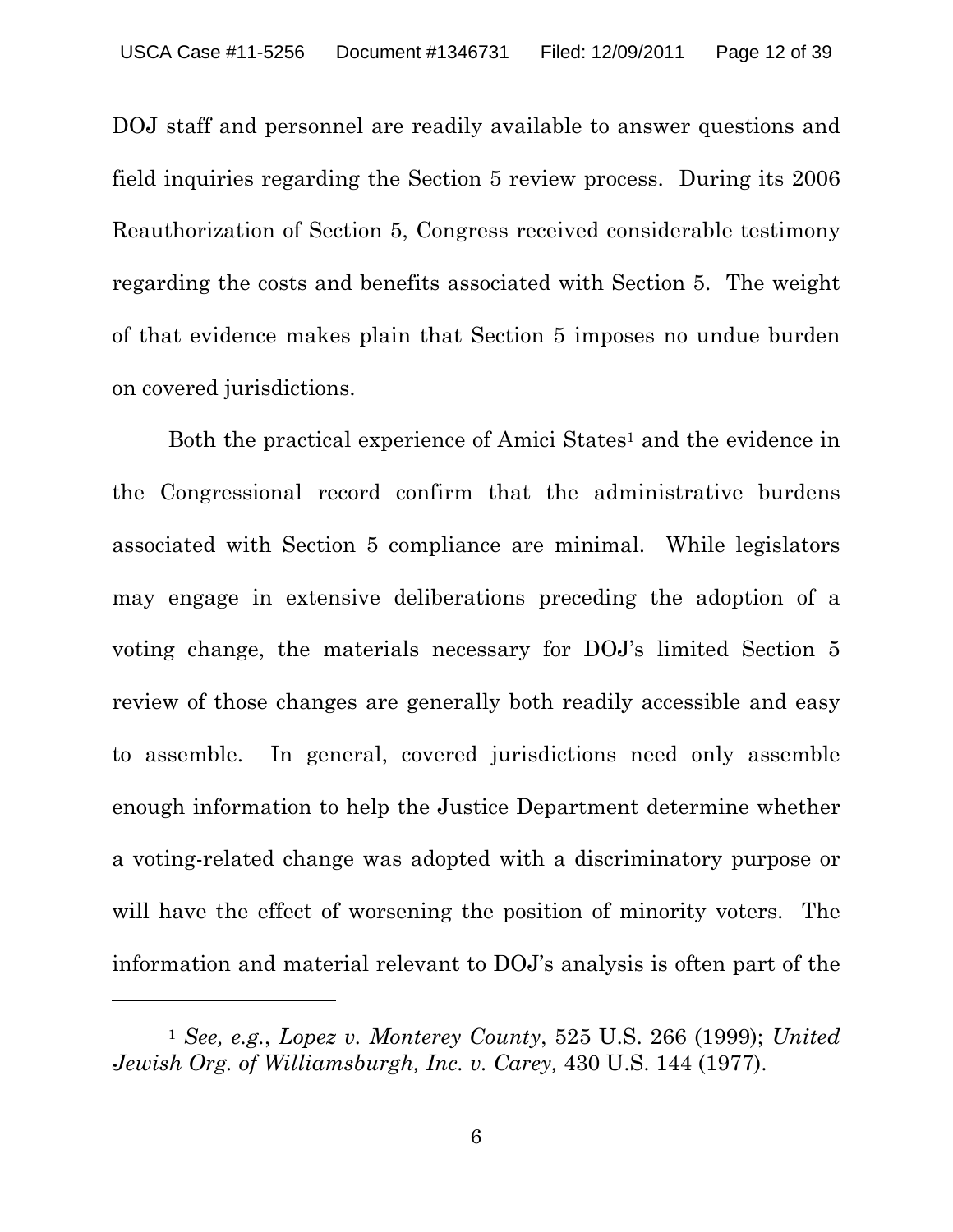more expansive legislative record compiled in the period preceding adoption of the new law or change. Congress heard testimony that preparing Section 5 preclearance submissions is "a task that is typically a tiny reflection of the work, thought, planning, and effort that had to go into making the [election] change to begin with." *Understanding the Benefits and Costs of Section 5 Pre-Clearance: Hearing Before the S. Comm. on the Judiciary,* 109th Cong. 10-11 (2006) ("*Benefits and Costs"*) (testimony of Armand Derfner). Moreover, according to one state elections official, "preclearance requirements are routine and do not occupy an exorbitant amount of time, energy or resources." *Reauthorization of the Act's Temporary Provisions: Policy Perspectives and Views from the Field: Hearing Before the Subcomm. on Constitution, Civil Rights and Property Rights of the S. Comm. on the Judiciary*, 109th Cong. 12-13 (2006) ("*Policy Perspectives*") (testimony of Donald Wright).

Nor is the actual submission of the Section 5 preclearance materials a costly undertaking. Today, covered jurisdictions are able to make an administrative submission to DOJ online, thus eliminating the need to prepare hard copies of materials for mailing and the costs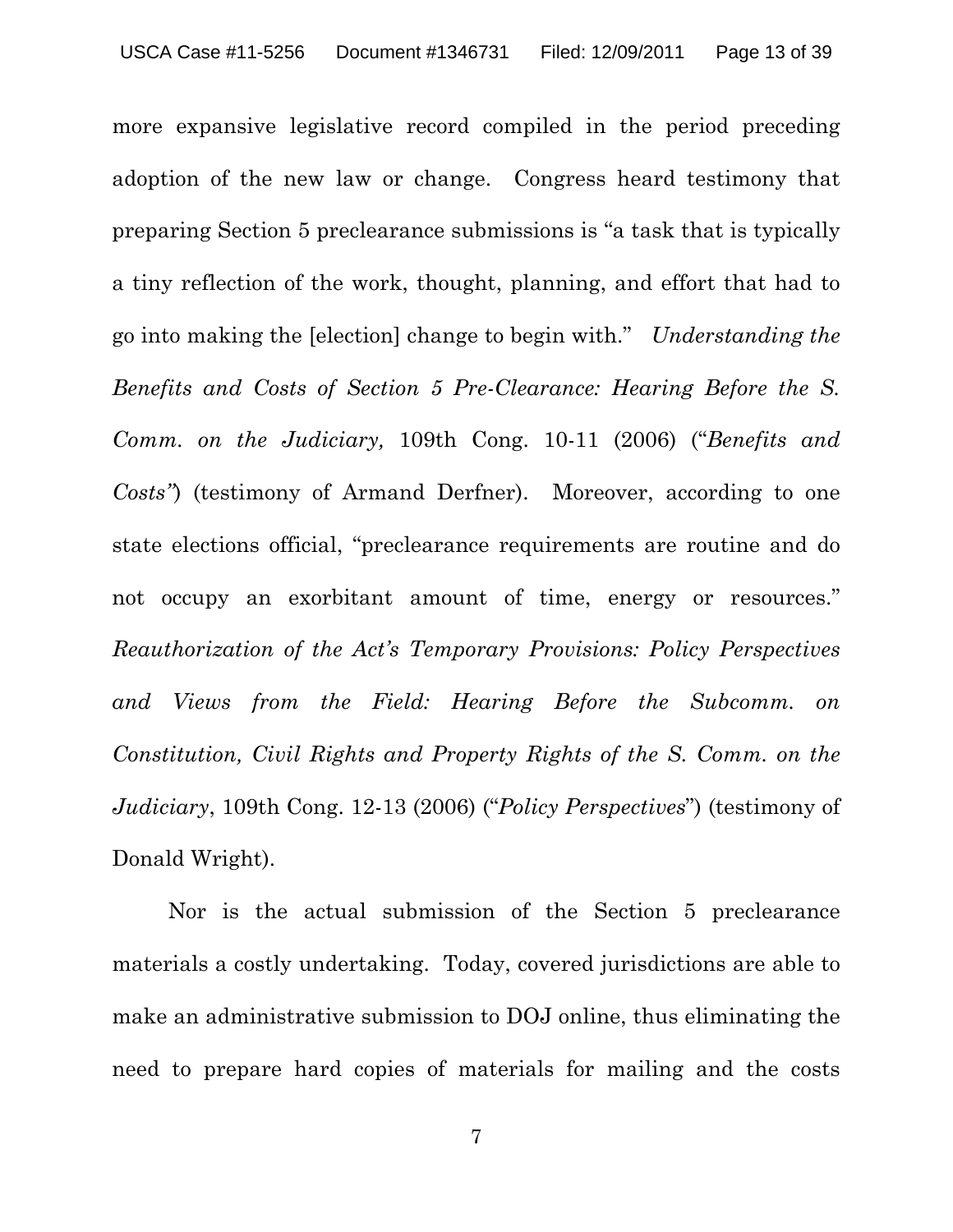associated with courier mail. *See* How To File An Electronic Submission, *supra*. With more and more governing bodies promoting transparency and making legislative records and other related materials publicly accessible and available online (*see e.g.*, Miss. Standing Joint Reapportionment Comm., http://www.msjrc.state.ms.us/ (last visited Dec. 5, 2011); N.Y. State Legis. Task Force on Demographic Research & Reapportionment, http://www.latfor.state. ny.us/ (last visited Dec. 5, 2011); and Cal. Citizens Redistricting Comm'n, http://wedrawthelines.ca.gov/) (last visited Dec. 5, 2011)), often Section 5 submissions can be completed with tremendous ease. Congress received testimony from a former DOJ official, who indicated that during her tenure, the government "went to great lengths to make sure that the technology and internal operating procedures in place would facilitate electronic submission of much of the required information. [DOJ] conferred with state and local officials so [the Department] could take their concerns into account as we structured our processing of submissions." *The Continuing Need for Section 5 Pre-clearance: Hearing Before the S. Comm. on the Judiciary*, 109th Cong. 64 (2006) (*"Continuing Need for Section 5*") (response of Anita Earls). State and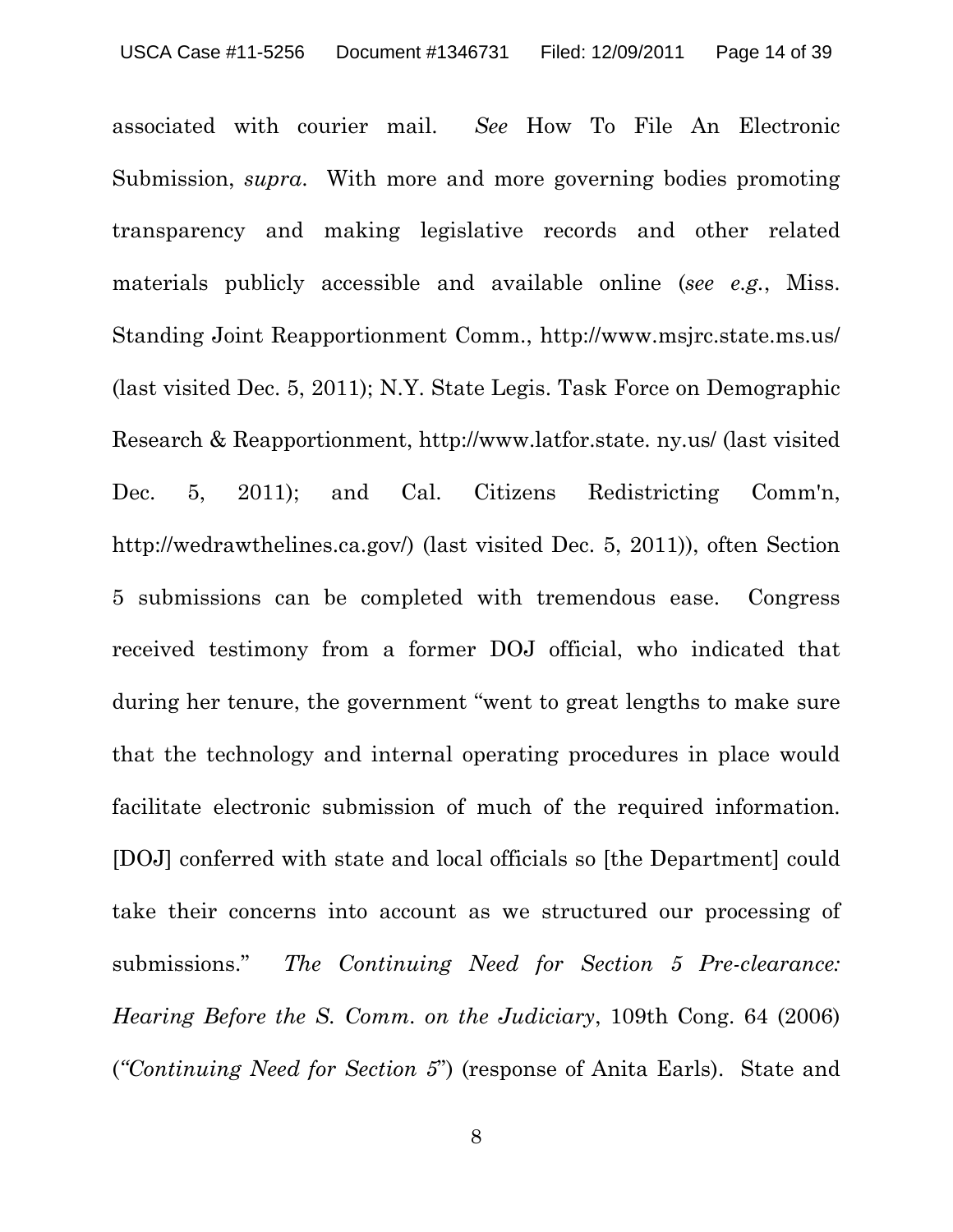local officials are generally able to prepare Section 5 submissions easily using templates prepared for previous submissions. Congress heard evidence from one official that "[t]he ease and cost of such submissions also improves with the use of previous submissions in an electronic format to prepare new submissions. In my experience, most submissions are routine matters that take only a few minutes to prepare using electronic submission formats readily available to me." *Policy Perspectives*, *supra*, at 313 (testimony of Donald Wright).

Redistricting, now underway in jurisdictions across the country, represents perhaps the busiest moment in each decade for Section 5 covered jurisdictions. DOJ has taken specific measures to minimize the compliance burden of Section 5 in redistricting by issuing important Guidance at the outset of the decennial redistricting cycle to help jurisdictions understand both changes in the law over the course of the preceding decade and the standards utilized during its review of Section 5 submissions. The Guidance also provides practical information regarding the materials that jurisdictions must compile as part of a Section 5 submission. DOJ issued its most recent Guidance on February 9, 2011, and this document, written in layman's terms,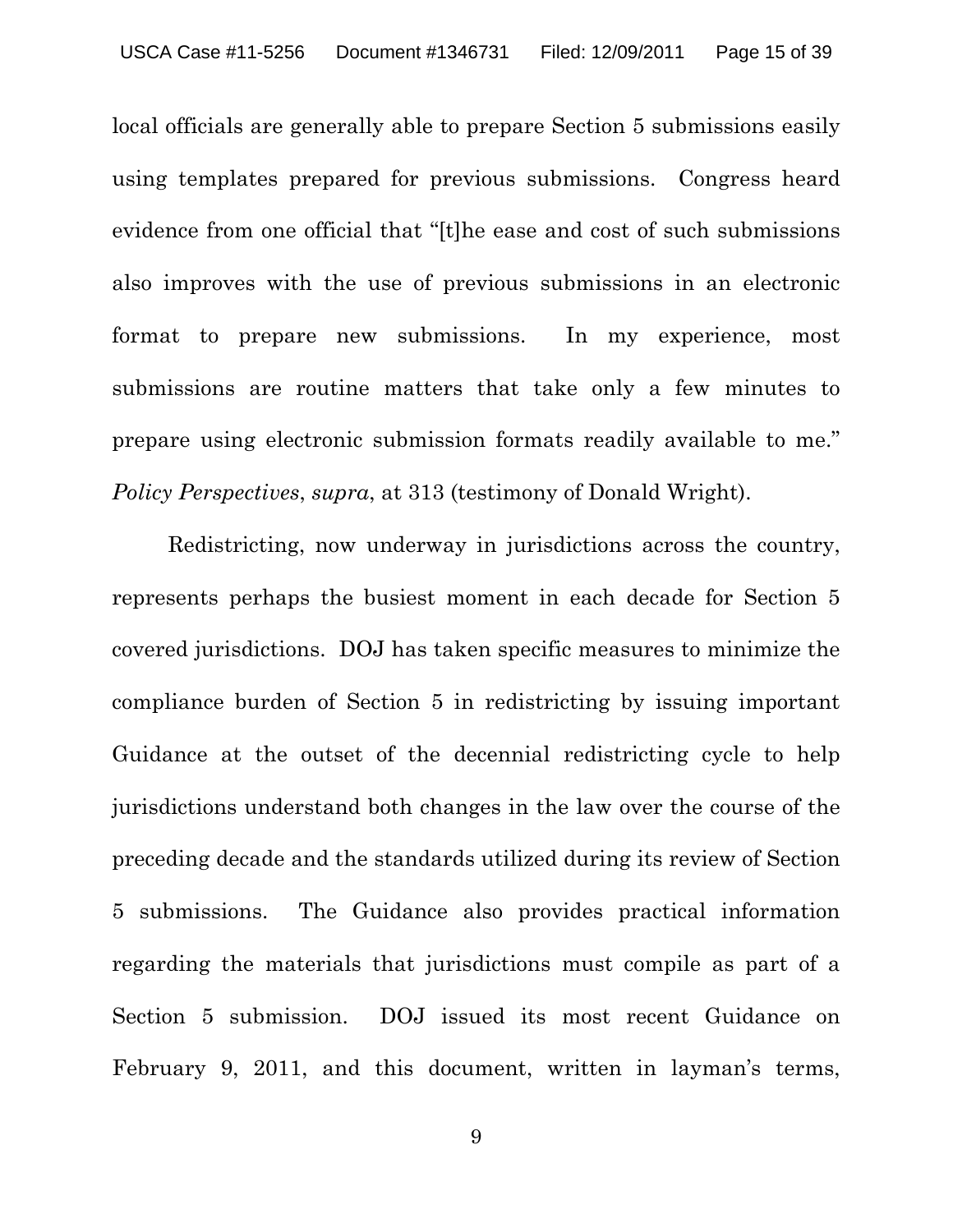provides clear instructions to walk jurisdictions through the Section 5 administrative review process and its components. *See* Guidance Concerning Redistricting Under Section 5 of the Voting Rights Act, 76 Fed. Reg. 7,470 (Feb. 9, 2011), *available at* http://www.justice.gov/ crt/about/vot/sec\_5/sec5guidance2011.pdf. This Guidance has been particularly helpful for covered States and their respective political subdivisions—some of which have already adopted, or may soon adopt, redistricting plans that will be submitted for review. In some instances, local officials may be contending with the preclearance process for the first time or be otherwise untutored in the specific requirements of the Voting Rights Act.

In addition, on April 15, 2011, DOJ issued federal regulations, which further elaborate the legal standards governing the Section 5 review process. *See* Revision of Voting Rights Procedures, 76 Fed. Reg. 21,239 (Apr. 15, 2011), *available at* http://www.justice.gov/crt/about/vot/ sec\_5/sec5proc\_2011.pdf. DOJ's efforts to facilitate Section 5 compliance through Guidance and regulations were considered by and documented before Congress during the 2006 Reauthorization of Section 5. Congress received testimony that DOJ "modified the Section 5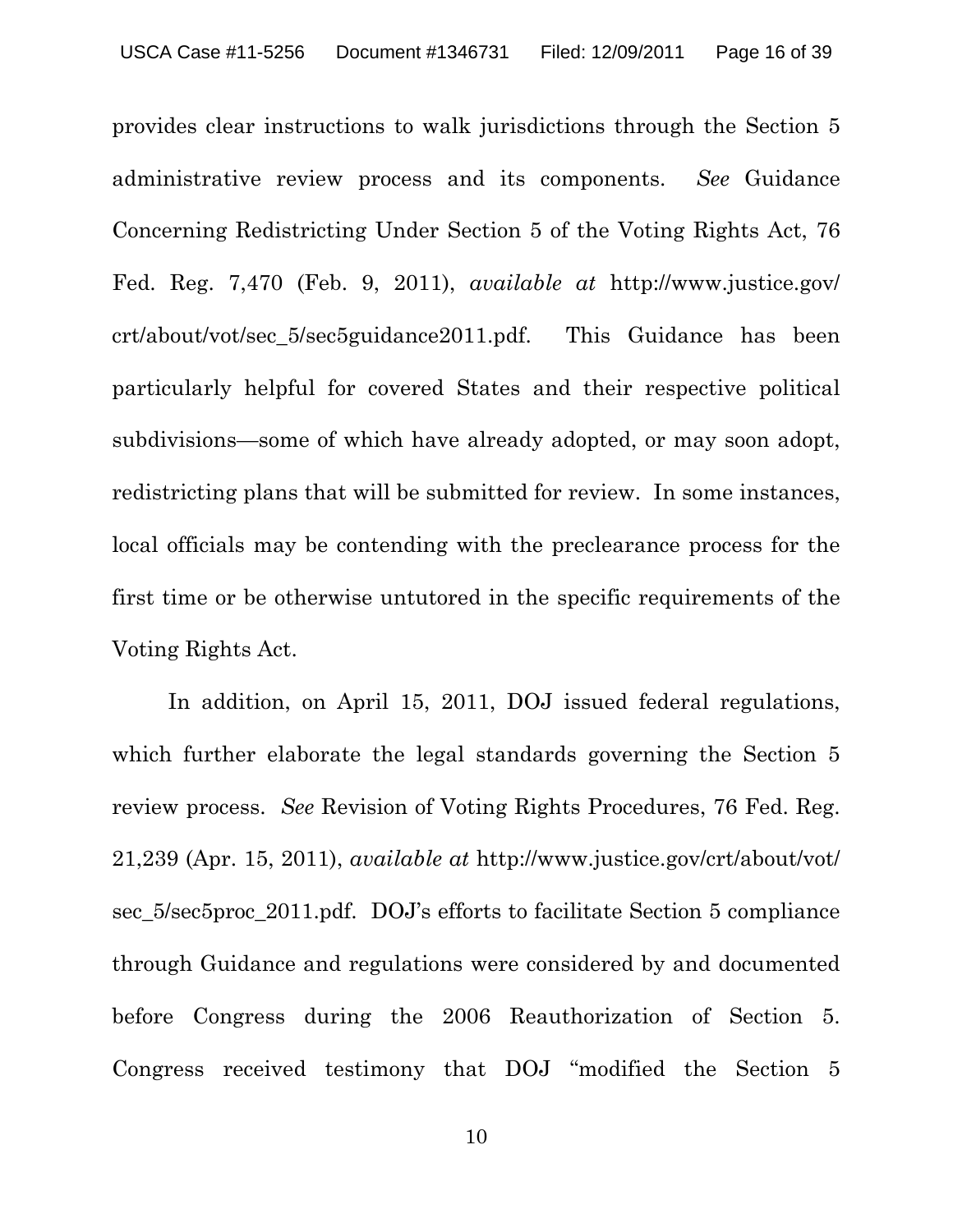regulations to make the process technically easier for jurisdictions." *Continuing Need for Section 5*, *supra*, at 64 (response of Anita Earls). Congress also received testimony confirming that DOJ's Guidelines "identify specific information that jurisdictions must provide in order for their submission to be deemed complete and reviewable" and "the Guidelines are written in easy to understand language that generally avoids 'legalese.'" *Benefits and Costs*, *supra*, at 100 (testimony of Fred Gray).

For Amici States, the Section 5 submissions of Congressional, state legislative and local redistricting plans have historically proven to be the most complex and time-consuming kind of voting-related change presented for preclearance. However, because much of the demographic data and other information relevant to DOJ's analysis is naturally included in and considered during the legislative process, even these submissions have not proven significantly burdensome. Moreover, because jurisdictions do not redraw their district boundaries often, any arguable burden associated with preclearance of a redistricting plan is generally only incurred once a decade. These views are consistent with evidence before Congress which indicated that "[t]he costs of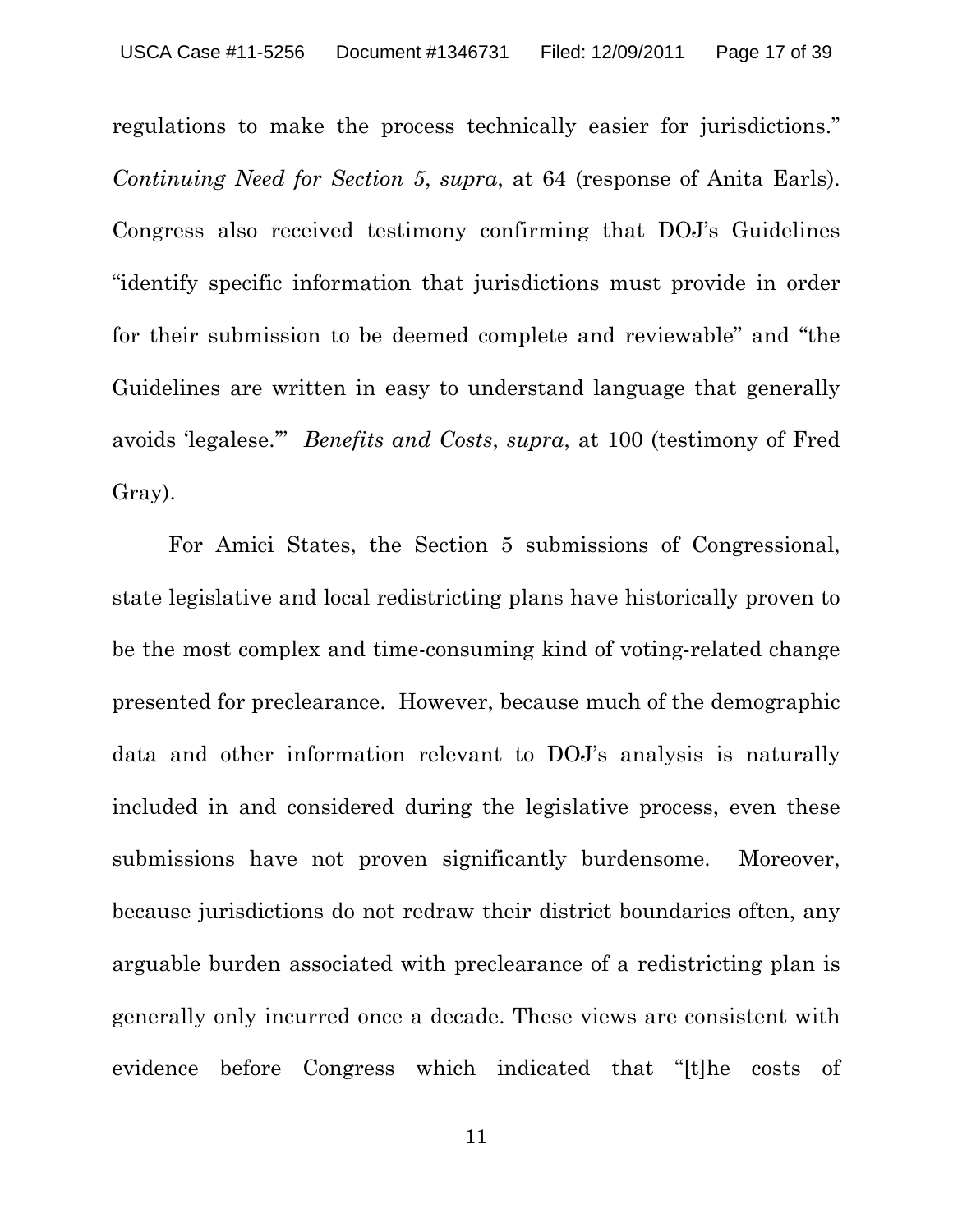preclearance submissions are insignificant, except for redistricting submissions, which entail a large amount of detailed demographic information and election data. These redistrictings generally occur on a state, county, or municipal level once every ten years since they follow the release of the new census data. So even if they are large submissions, they are very infrequent." *Policy Perspectives*, *supra*, at 313 (testimony of Donald Wright).

The Section 5 review of other voting-related changes has not proven significantly burdensome or intrusive on the time of those officials who prepare materials for submission to DOJ. Generally, counsel and staff personnel familiar with the Section 5 preclearance process prepare administrative submissions. Thus, the Section 5 preclearance process is often both routine and familiar to the relevant submitting officials in Amici States. 152 Cong. Rec. H5054 (July 12, 2006) (Rep. Price) ("'Preclearance requirements are routine, and do not occupy exorbitant amounts of time, energy or resources.'"). These officials, given their familiarity and experience with the process, help ensure that the initial submission is complete and contains all of the relevant information that DOJ needs to make its preclearance

12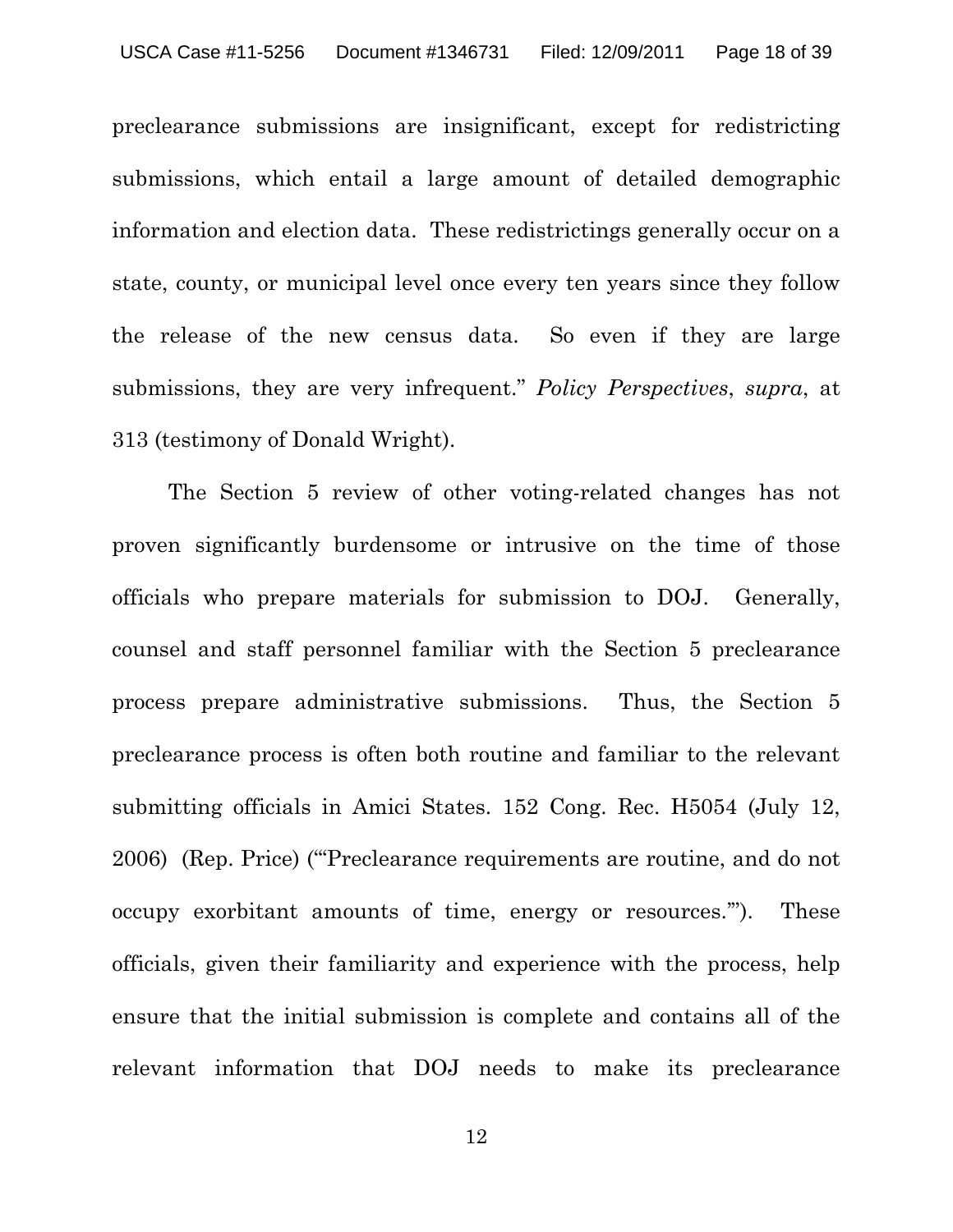determination. This perspective is consistent with the evidence before Congress that showed that covered jurisdictions often "have staff counsel that prepare submissions as part of their ongoing duties, so additional costs are not incurred in those situations. The costs of submissions are significantly reduced by ensuring that they are promptly and correctly submitted the first time." *Policy Perspectives*, *supra*, at 313. Moreover, Congress also received evidence confirming that election officials in covered jurisdictions "viewed Section 5 as a manageable burden providing benefits in excess of costs and time needed for submissions." *Id*.

In addition, DOJ has administered the Section 5 review process with a significant degree of flexibility and latitude, taking into account the unique circumstances and crises that sometimes emerge within the covered jurisdictions. In Amici's experience, DOJ has expedited its review of voting-related changes, where possible, to accommodate the challenges that can confront the covered States on occasion. For example, after Hurricane Katrina, DOJ issued a letter to Mississippi acknowledging that they would be ready to expedite their review of any last-minute voting-related changes that may have resulted from the

13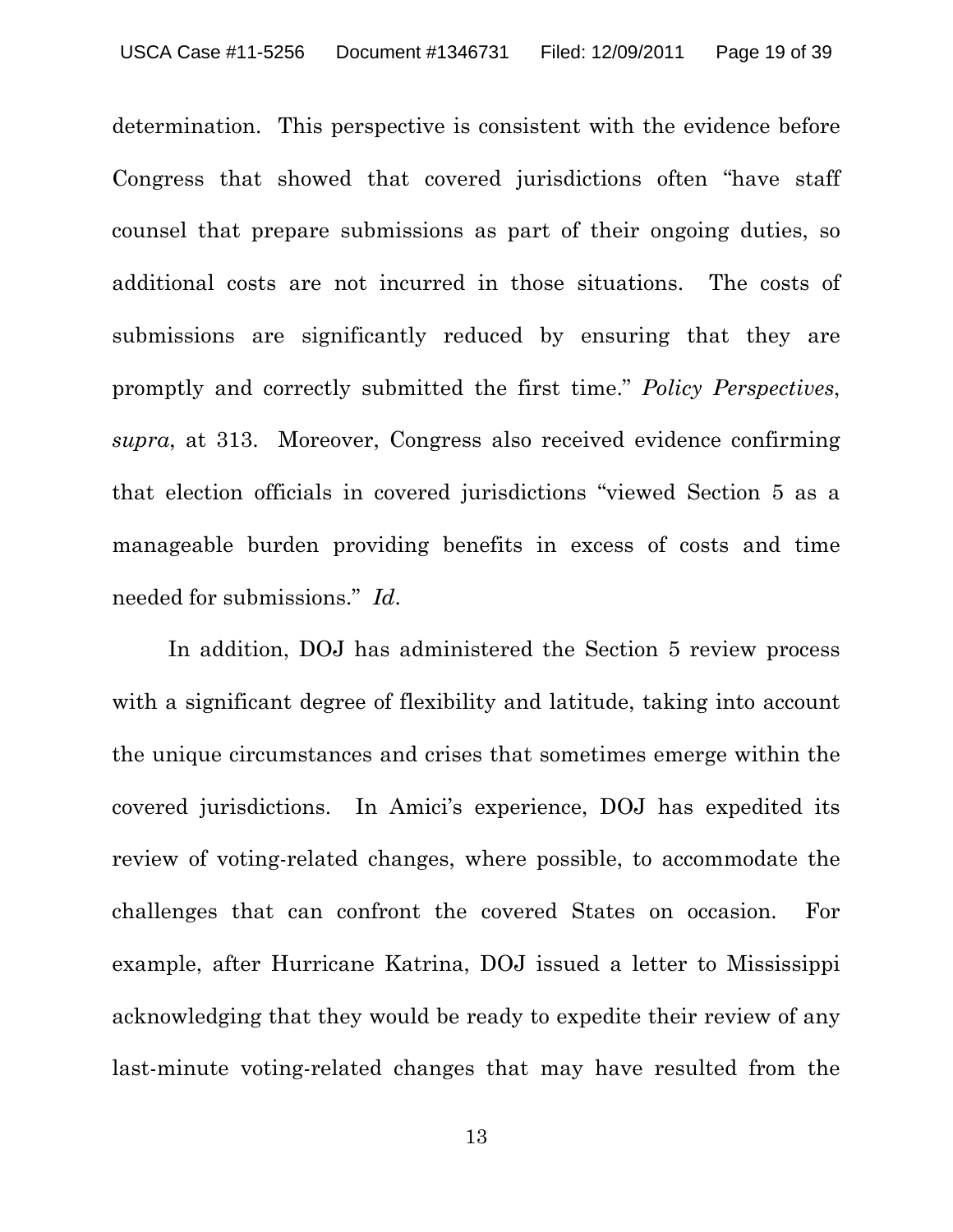hurricane. *Id.* at 141-42. In other instances, DOJ has made swift preclearance determinations—well before the end of its statutorily required 60-day review period. *Benefits and Costs*, *supra*, at 10-11 (noting "if there is a sudden need for a new polling place, that can be precleared very swiftly if there is an election coming up") (testimony of Armand Derfner); *Policy Perspectives*, *supra*, at 312 (official noting that he "never had a situation where the USDOJ has failed to cooperate with our agency or local government to ensure that a preclearance issue did not delay an election") (testimony of Donald Wright). In no way, has DOJ administered Section 5 in a manner that unduly obstructs or infringes upon the dignity and sovereignty of Amici States.

#### **POINT II**

## **SECTION 5 CONTINUES TO PROVIDE SUBSTANTIAL BENEFITS TO COVERED JURISDICTIONS COMMITTED TO ELIMINATING BARRIERS TO MINORITY POLITICAL PARTICIPATION**

## **A. Section 5 Has Produced Historic Progress and Measurable Benefits in Mississippi.**

The Voting Rights Act is directly responsible for significant progress in Mississippi. According to the 2010 Census, Mississippi has a total population of almost 3 million persons, of whom 37 percent are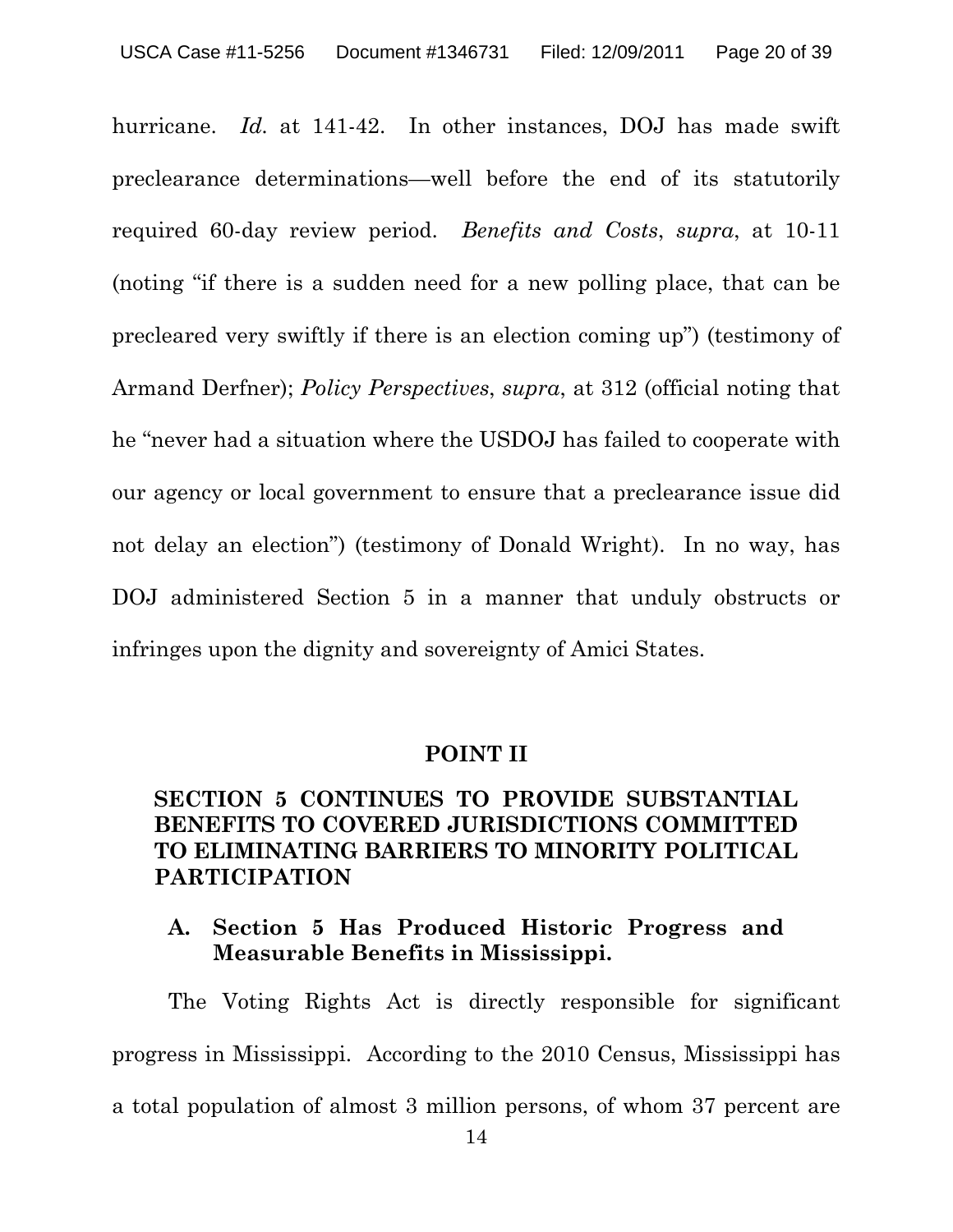African American—the highest proportion of any State in the country. At the time of Congress's 2006 Reauthorization, Mississippi had one of the highest number of black elected officials of any of the covered States: one of its four members in the U.S. House of Representatives was African American, elected from a majority-minority district; and approximately 27 percent of the members of the state legislature were Black. *See Modern Enforcement of the Voting Rights Act: Hearing Before the S. Comm. on the Judiciary,* 109th Cong. 142 (2006) *("Modern Enforcement")*; Robert McDuff, *Voting Rights Act and Mississippi: 1965- 2006*, 17 Rev. of L. & Soc. Justice 475, 475 (2008). This progress, which endures today, reflects the fruits of effective Voting Rights Act enforcement.

Congress received evidence concerning 112 objections that had been interposed as to voting-related changes adopted or proposed throughout Mississippi between the 1982 and 2006 Reauthorizations. Objections were interposed because of changes involving redistricting plans, at-large elections, annexations of territory, numbered post requirements, majority vote requirements, candidate qualification requirements, changes from election to appointment of certain public

15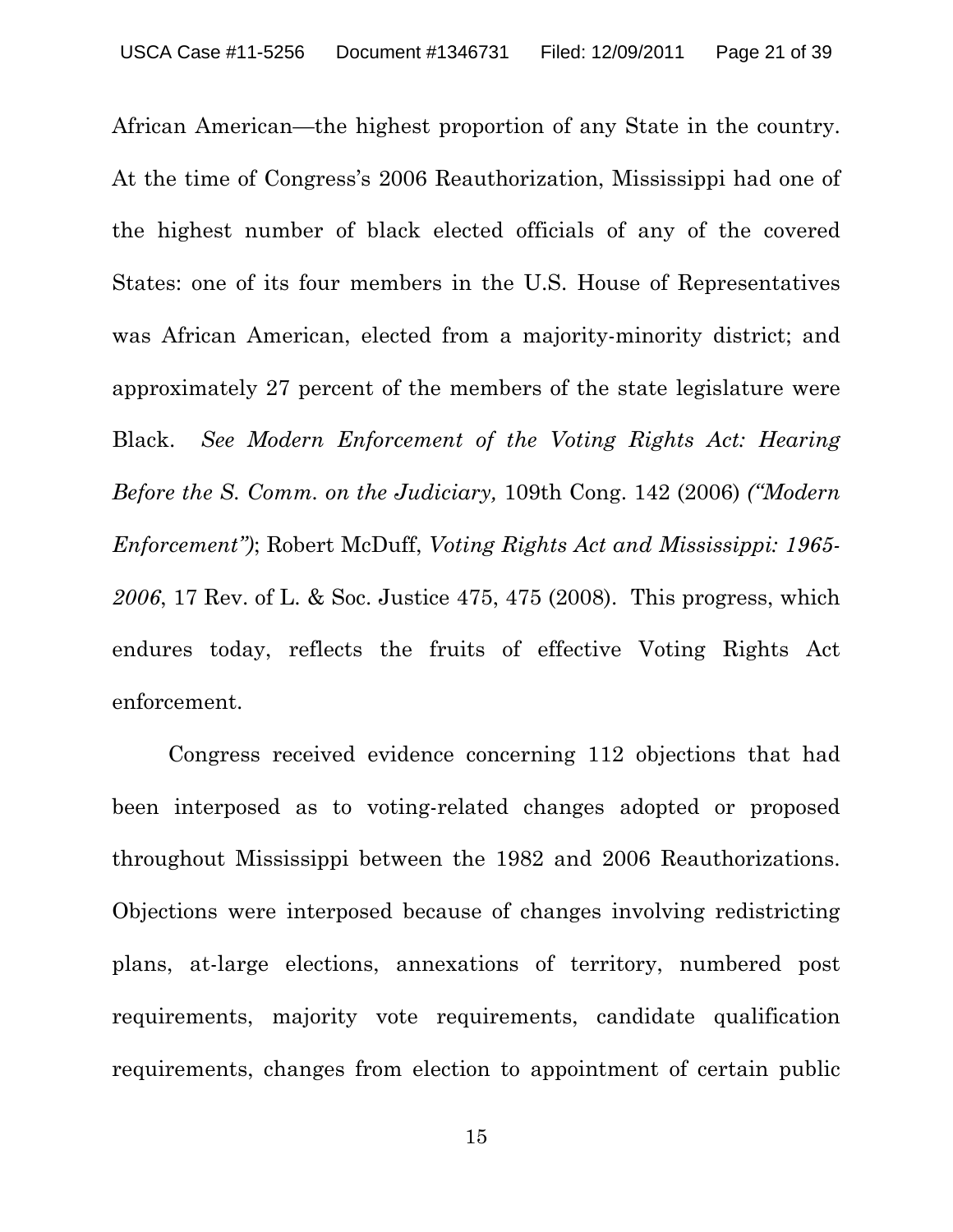officials, polling place relocations, open primary laws, and a variety of other measures. *Modern Enforcement*, *supra*, at 136. Congress received testimony that of the 169 objections in Mississippi since enforcement of the Act began, 99 objections related to changes involving the State's counties. And, of these 99 objections, 79 were interposed between 1982 and 2006, covering more than half of the State's 82 counties. 2 *Voting Rights Act: Evidence of Continued Need: Hearing Before the Subcomm. on the Constitution of the H. Comm. on the Judiciary,* 109th Cong. 1712- 13 (2006) *("Evidence of Continued Need")*. For Mississippi, Section 5 has been a helpful and necessary complement to the State's efforts to ensure that all voters have unfettered access to the ballot box.

Moreover, it is axiomatic that the number of objections alone does not tell the whole story about the vital role that Section 5 plays in helping covered jurisdictions like Mississippi ensure fair and equal political participation by minorities. Because Section 5 is in place, officials within Amici States are more mindful of the potential impact that proposed voting-related changes will have on minority voters. Officials exercise a greater degree of due diligence in considering whether new voting laws might hurt minority voters, recognizing that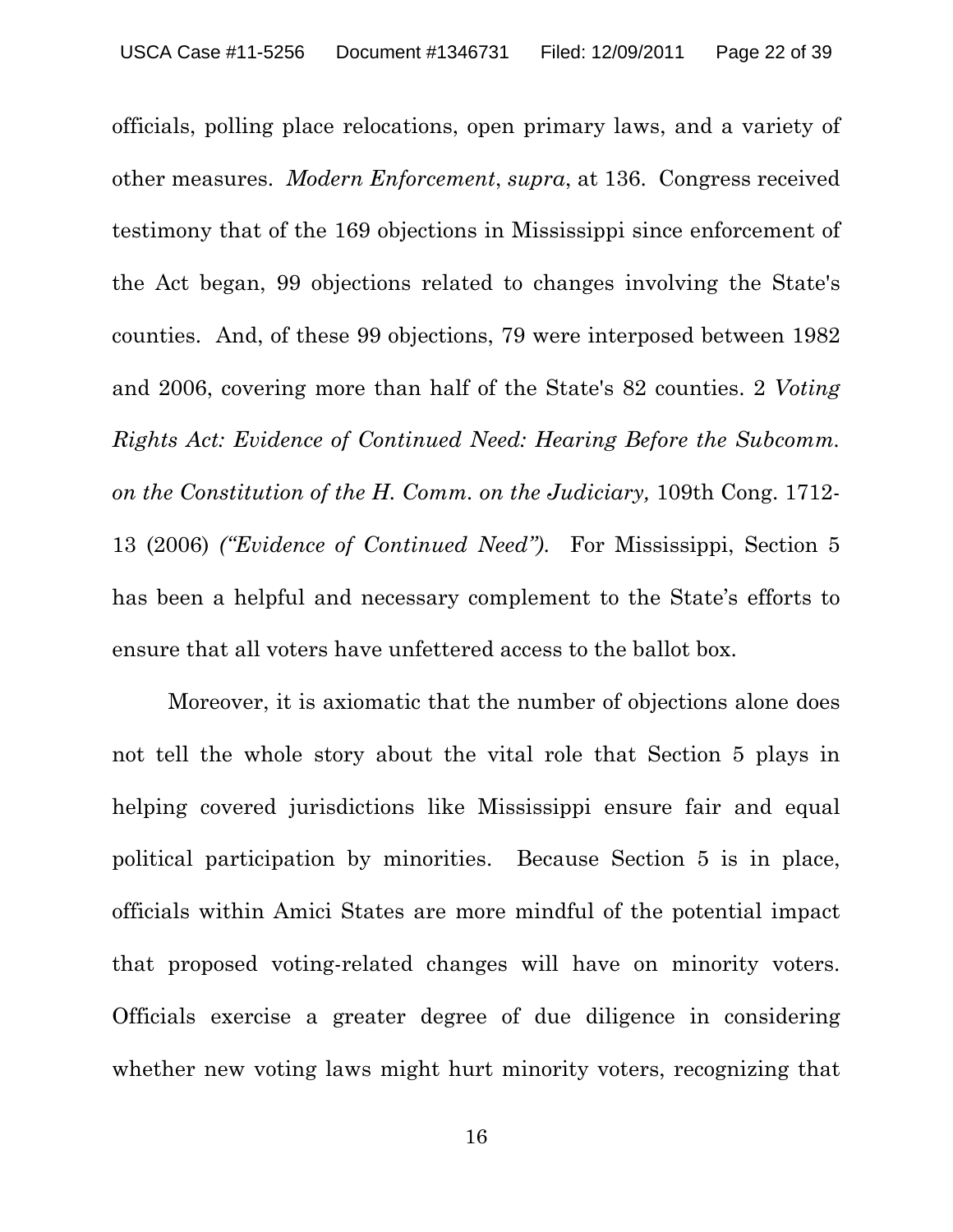these laws will eventually be subject to Section 5 review. As Congress found, "the existence of Section 5 deterred covered jurisdictions from even attempting to enact discriminatory voting changes." H.R. Rep. No. 109-478, at 57 (2006); *Continuing Need for Section 5*, *supra*, at 6 (testimony of Pamela Karlan) ("I know from my own experience doing compliance in California, dealing with covered jurisdictions there, that the Voting Rights Act has a huge deterrent effect, and it has a huge effect in telling jurisdictions that the concerns of racial minorities should not be at the bottom of the list.").

Therefore, Section 5 not only prevents the implementation of discriminatory voting-related changes that are adopted by state or local bodies, but also helps prevent many, although not all, discriminatory voting changes from being adopted in the first place. Accordingly, perhaps "[t]he most significant impact of section 5 . . . is not from its enforcement mechanism but from its deterrent effect." 152 Cong. Rec. S7969-S7970 (July 20, 2006) (testimony of Sen. Diane Feinstein); *Modern Enforcement*, *supra*, at 87 (noting that "[o]bjection rates only tell part of the story of Section 5's success" and does not account for the fact that the Section 5 "process often discourages jurisdictions from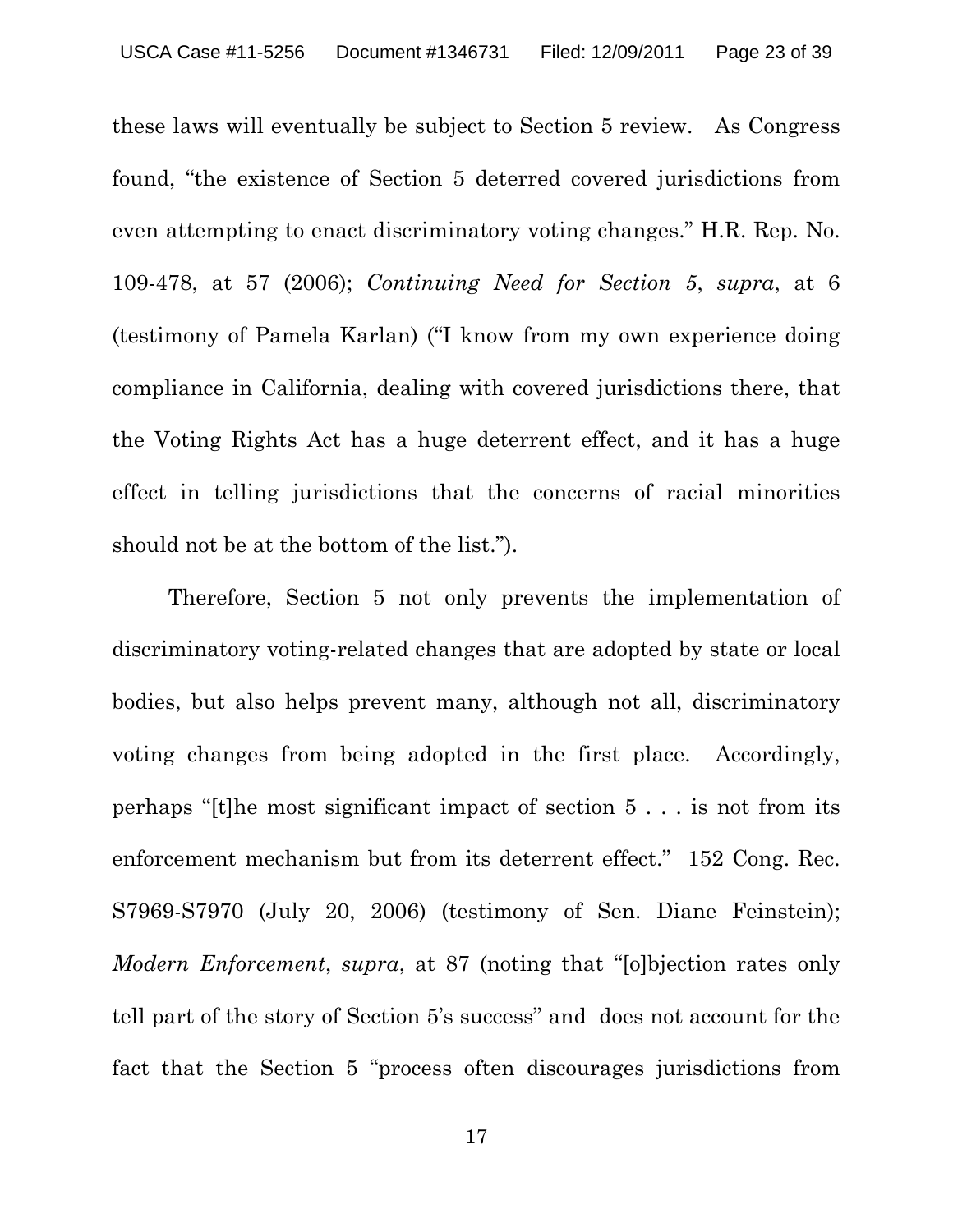adopting voting changes that may place minority voters in a worse position.") (testimony of Robert McDuff).

## **B. Section 5 Has Led to Progress in New York and Helped Secure the Rights of Racial and Language-Minority Voters in the State.**

Section 5 of the Voting Rights Act has played an equally central role in helping to block and deter ongoing voting discrimination and eliminate the vestiges of such discrimination in New York. Between the 1982 and 2006 Reauthorizations, DOJ interposed fourteen Section 5 objections to voting-related changes related to New York's three covered counties (Bronx, Kings, and New York). 2 *Evidence of Continued Need*, *supra*, at 1840. Congress received evidence showing that "Section 5 objections have helped prevent minority vote dilution in three broad areas: redistricting, non-geographical election procedures (voting rules, election control, suspension of elected bodies, etc.), and barriers to political access for linguistic minorities. The scope of these categories is significant: their breadth touches virtually every aspect of the vote." 1 *Evidence of Continued Need*, *supra*, at 314. By providing this critical guidance to state and local political actors in New York, the Section 5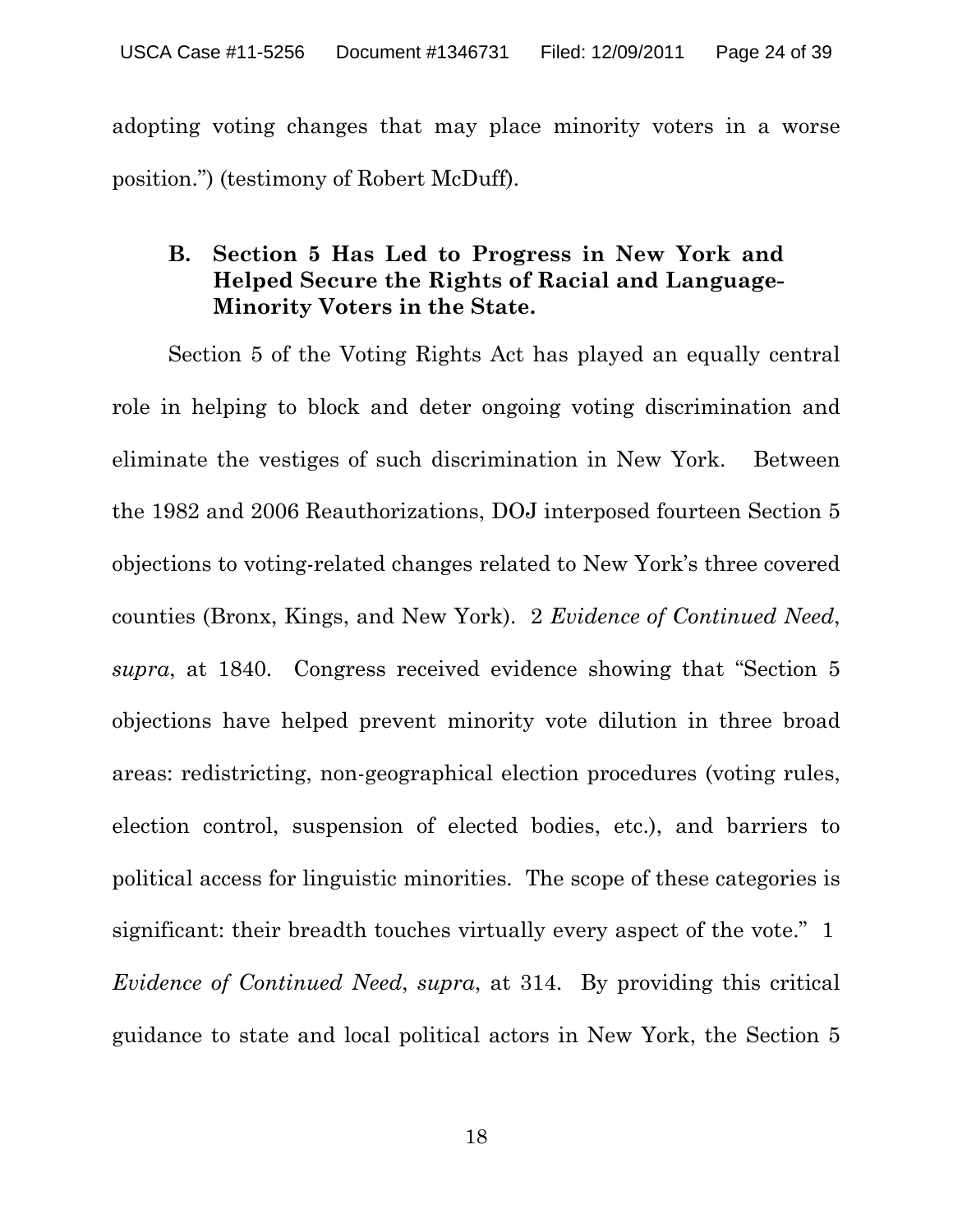process has helped the State better fulfill its commitment to achieving fair and equal political participation.

Among the recent objections arising in the Section 5 preclearance process was a 1999 objection to a proposed change to adopt limited voting for New York City school board elections. Limited voting, a voting system in which a voter is permitted fewer votes than there are positions available, has been recognized as a measure that dilutes minority-voting strength by preventing minorities from casting their votes in blocs. Congress received evidence that the proposed 1999 change would have made it three times more difficult for minorities to elect candidates of their choice in New York City school board elections. 2 *Voting Rights Act: Section 5 of the Act–History, Scope, and Purpose: Hearing Before the Subcomm. on the Constitution of the H. Comm. on the Judiciary,* 109th Cong. 3244 (2005).

Also among those voting-related changes blocked by Section 5 was a proposed set of changes to Chinese-language election procedures in Kings and New York Counties. The 1994 objection was based, in part, on the failure to provide for translation of candidates' names on machine ballots and the failure to translate operating instructions for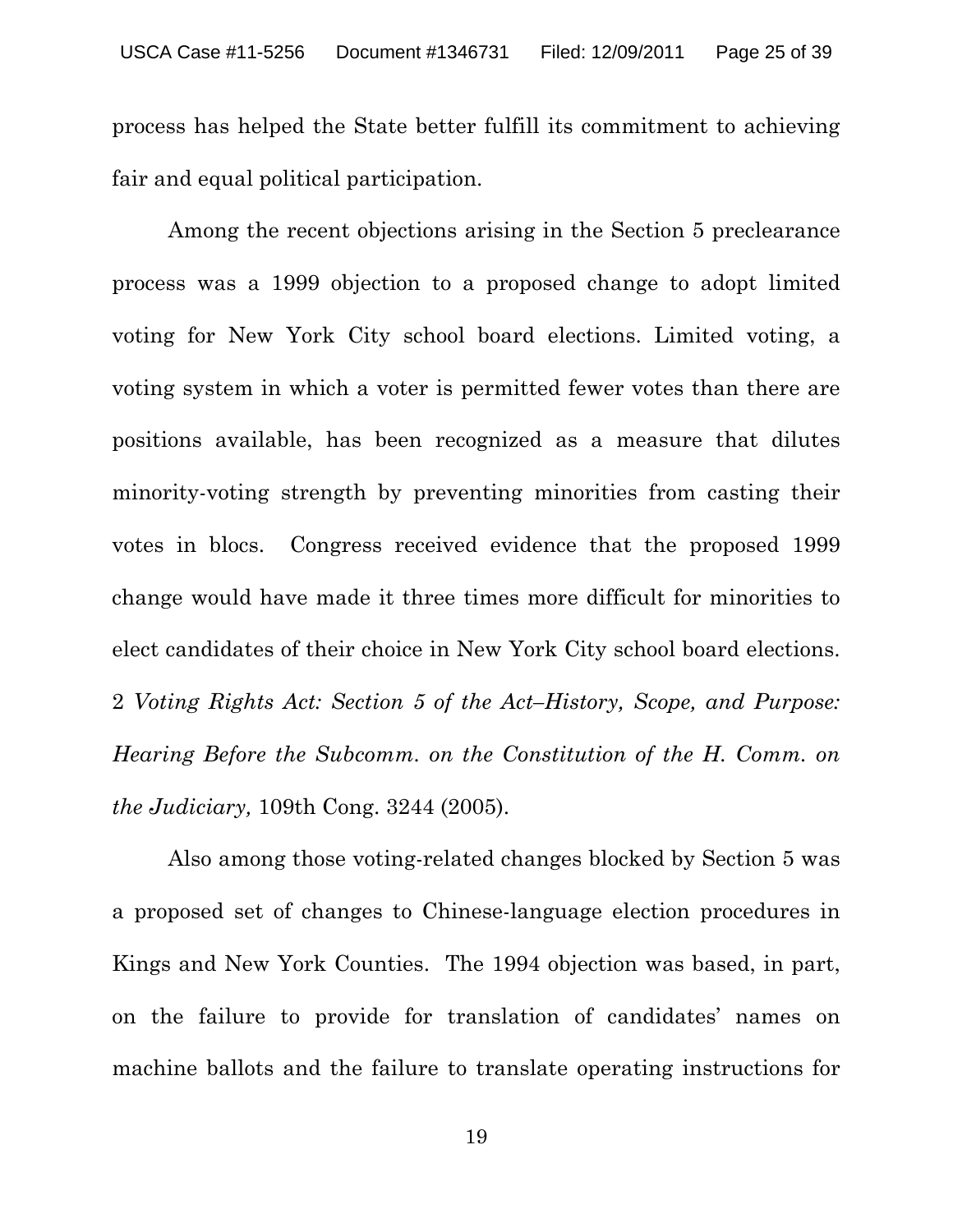voting machines. As the evidence before Congress demonstrated, the translation of candidates' names was critical because "it would be extremely difficult, if not impossible, for these voters to understand names written in English." 2 *Evidence of Continued Need*, *supra*, at 1842-43.

During its 2006 Reauthorization, Congress received evidence that DOJ "has justified, in part, a number of its objections to preclearance under Section 5 in New York City on the basis of the existence of racially polarized voting." For example, 1990 and 1994 objections to proposed changes involving judicial elections were, in part, "based on the existence of racially polarized voting." *Id.* at 1857-58.

New York has an especially distinctive perspective regarding the central role that Section 5 plays in protecting the rights of its languageminority voters. These groups, including Latino, Asian American, and African-American voters, have historically faced discrimination based both on their race and language-minority status. New York, like a number of other Section 5 covered States including California, Texas, and Florida, has a significant number of language minorities. Congress received evidence "revealing that 63 percent of Asian Americans in New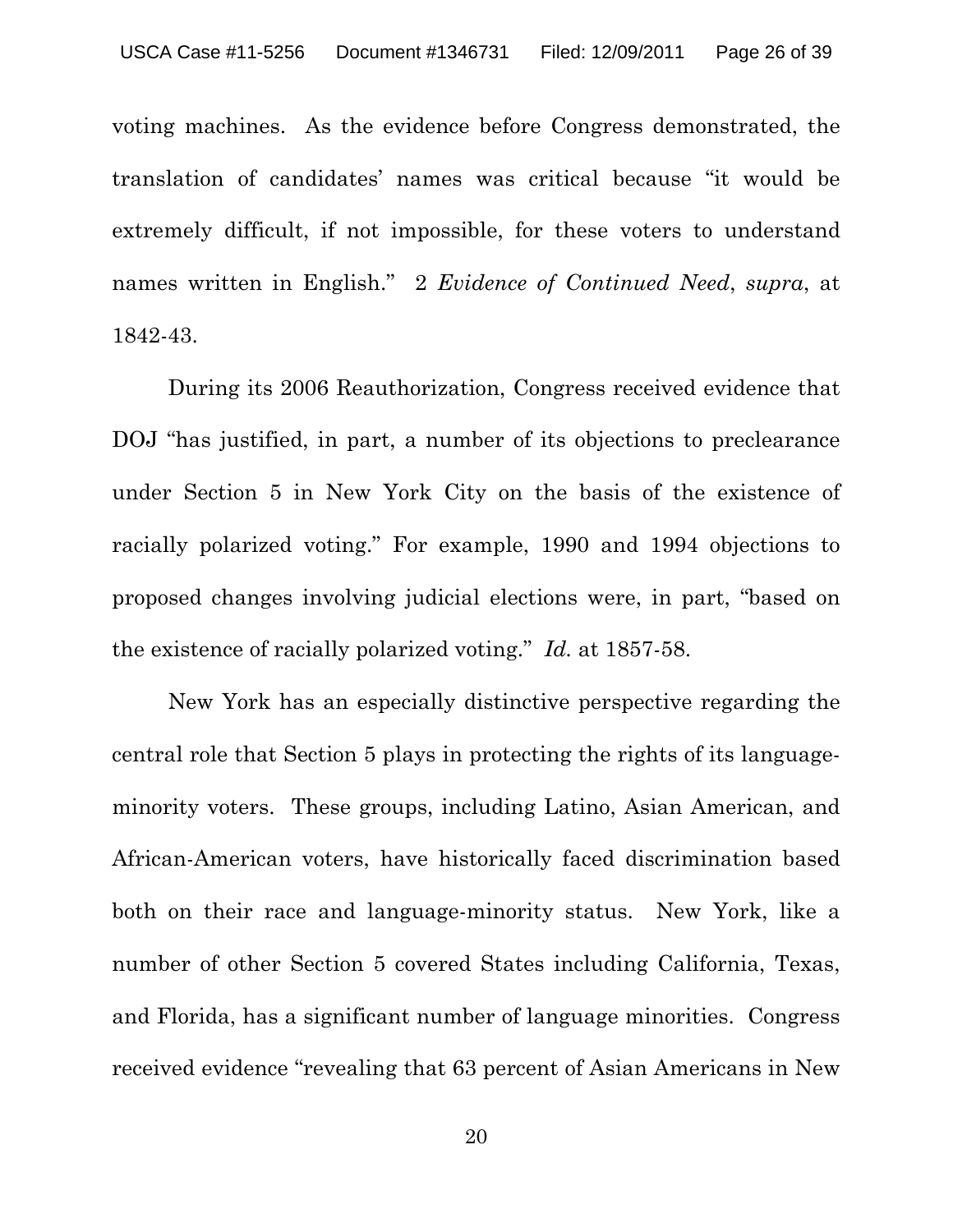York reside in limited English proficient homes. Hispanics are similarly situated, with more than 75 percent of Latinos nationwide reportedly speaking a language other than English in the home, and 23 percent of registered Latinos identifying Spanish as their primary language." *1 Evidence of Continued Need*, supra,*.* at 46. As further evidence of the ongoing barriers to equal political participation by minorities, Congress also "received testimony revealing that more than 800 Federal observers were assigned to covered counties in New York City from 1985 through 2004 to protect Asian American and Latino voters' full participation in the electoral process." H.R. Rep. No. 109-478, *supra*, at 44-45.

Recently released Section 203 determinations pursuant to the Voting Rights Act reveal an increase in the number of counties throughout New York State now legally required to provide language assistance. *See* Voting Rights Act Amendments of 2006, Determinations Under Section 203, 76 Fed. Reg. 63,602 (Oct. 13, 2011), *available at* http://www.justice.gov/crt/about/vot/sec\_203/2011\_notice.pdf. Some of these increases are attributable to recent and contemporary changes in the State's demographics—but these new demographic changes alone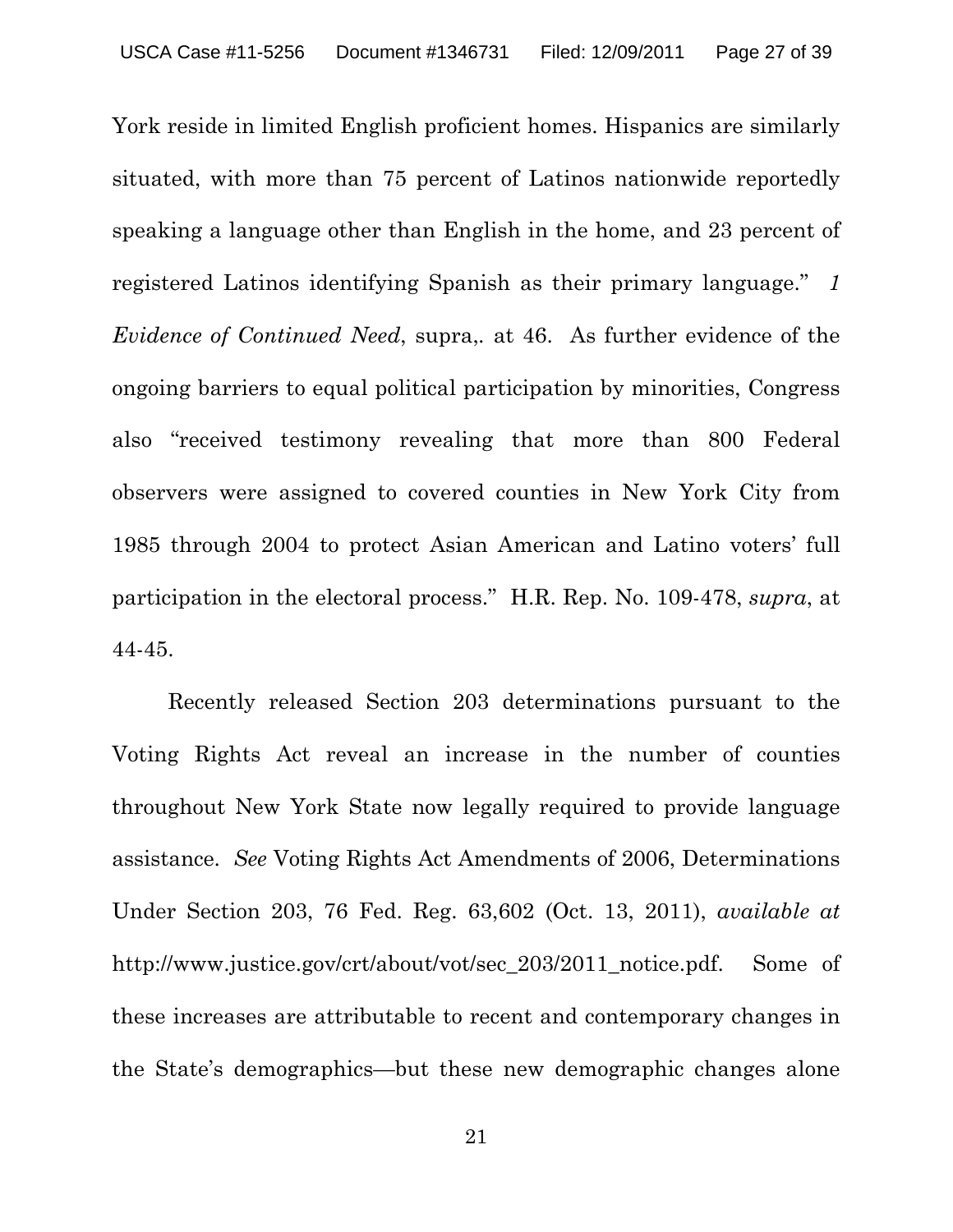would not be sufficient to warrant an expansion of Section 5's geographic scope. In the covered counties of New York, Kings, and Bronx, these language-minority groups have long been and continue to remain vulnerable to the kind of entrenched voting discrimination that Section 5 was specifically designed to redress.

Arizona and Georgia have submitted an amicus brief in support of the appellant in which they argue that the definition of languageminority groups is "arbitrary" and "not congruent." Br. of Amici Curiae the States of Arizona and Georgia at 23. While those claims have not been raised by the appellant and are thus not properly before this court, their argument, nonetheless, reflects a misunderstanding of the coverage provision contained within Section 4(b) of the Act. When Congress amended the coverage provision in 1975, its purpose was to remedy unconstitutional conduct in voting that had not been addressed by the original 1965 trigger. Act of Aug. 6, 1975, Pub. L. No. 94-73, 89 Stat. 400. Congress determined, based on twenty days of hearings between the two chambers, testimony from over 60 witnesses, and "overwhelming evidence" of discrimination, that language-minority groups, including those in New York, faced significant levels of

22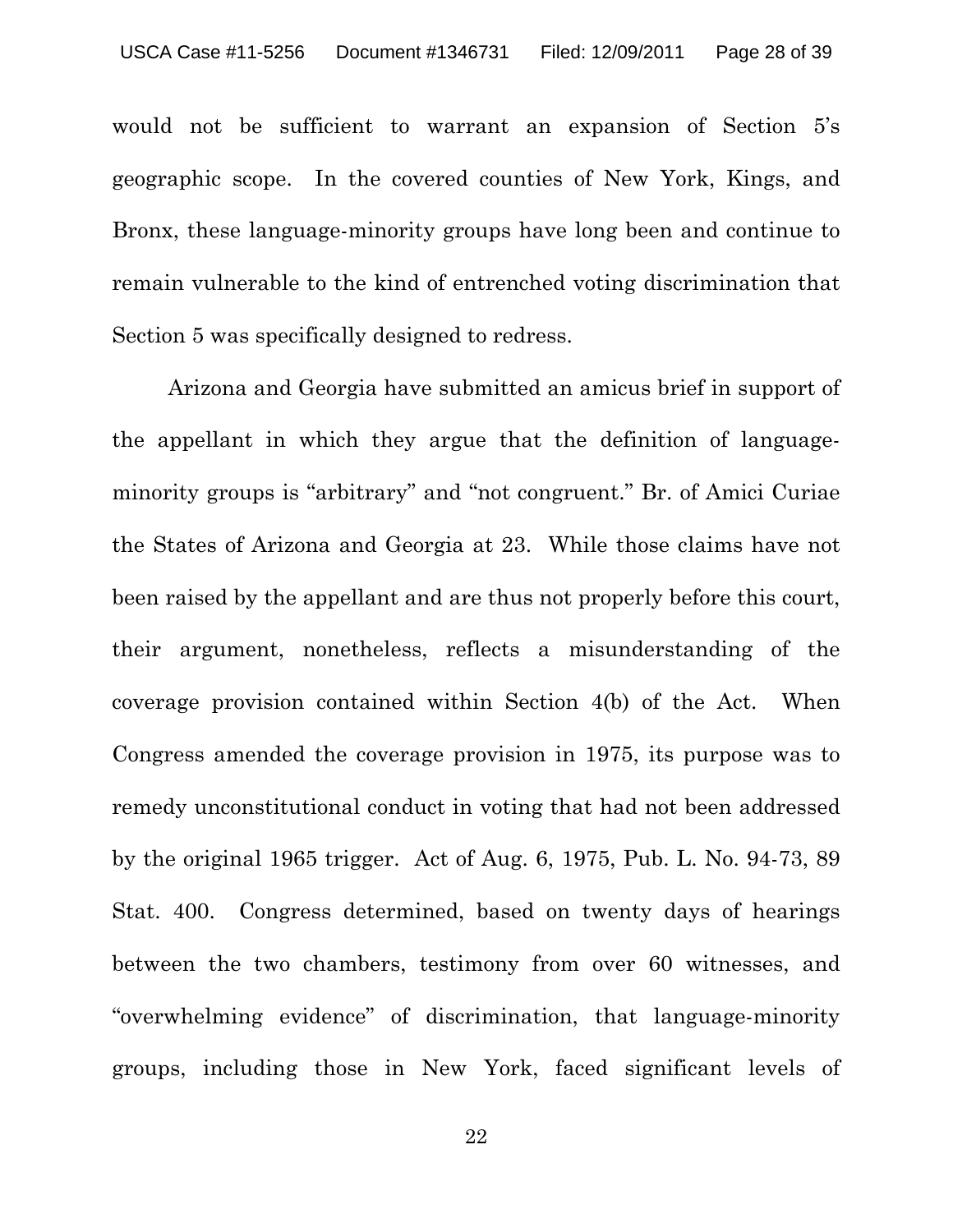discrimination in States that had not been covered through the 1965 coverage provision. In response to this extensive body of evidence, Congress revised the coverage provision to reach formerly non-covered jurisdictions, including New York and others. *See* S. Rep. No. 94-295, at 24, 30, 32 (1975); H.R. Rep. No. 94-196, at 16, 22, 24 (1975). Contrary to Georgia and Arizona's claims, the determination about which groups are subject to coverage has not been left to the Census Bureau; the substantive factors used to identify covered jurisdictions were determined by Congress and were most recently affirmed by Congress during its 2006 Reauthorization, based on its findings that confirm the ongoing discrimination faced by language-minority groups in the covered jurisdictions.

#### **C. Section 5 Is Responsible For Recent Progress in California.**

California's recent experience under Section 5 similarly illustrates the vitality of the statute, and also demonstrates its carefully tailored nature. The statute has directly led to progress in California and continues to do so. For example, between 1990 and 2005, the number of Asian American elected officials in California increased from zero to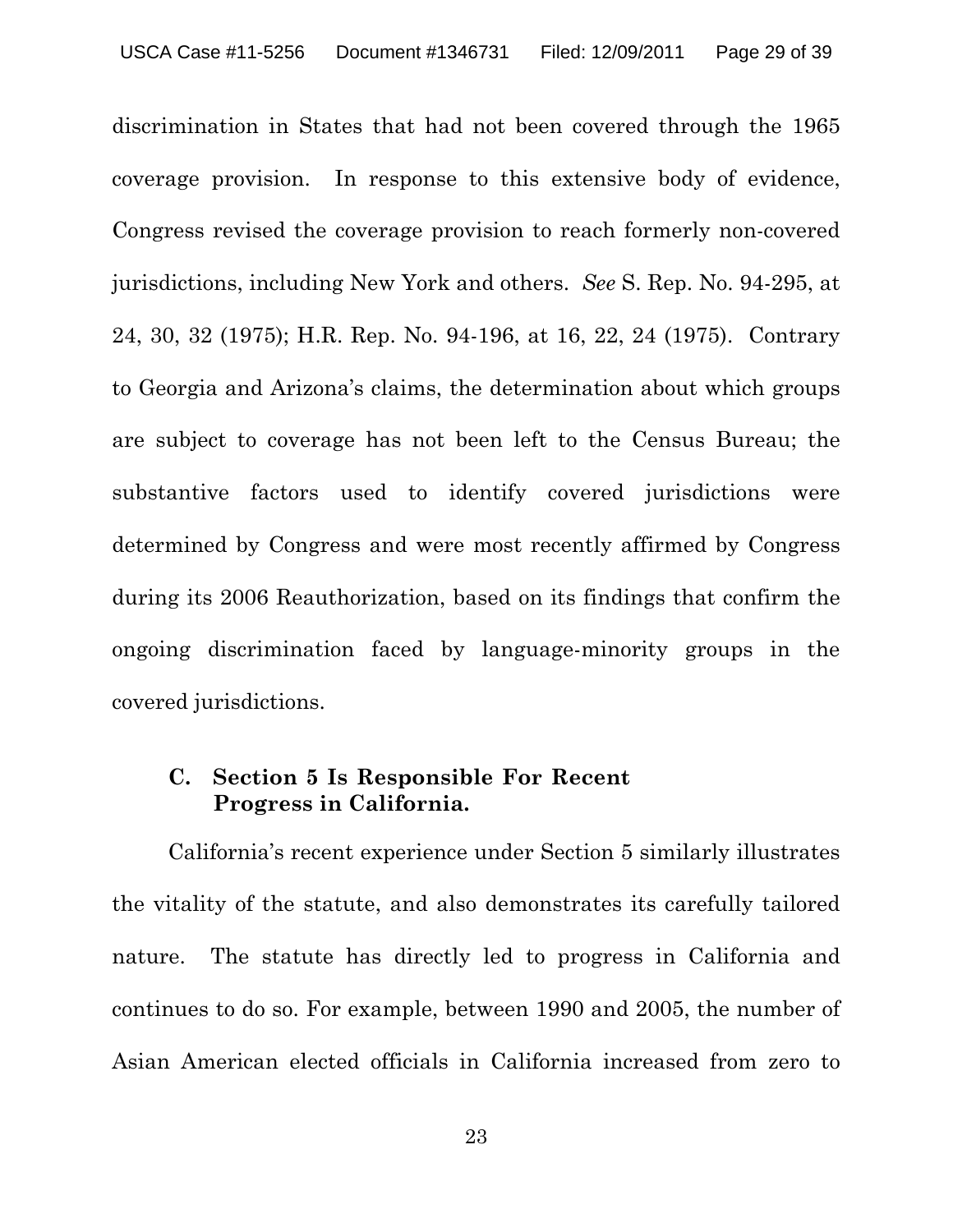nine as a result of portions of the State being subject to the protections of the Voting Rights Act. *Voting Rights Act: Section 203–Bilingual Election Requirements (Part I): Hearing Before the Subcomm. on the Constitution of the H. Comm. on the Judiciary*, 109th Cong. 13 (2006) (testimony of Margaret Fung).2 Between the 1982 and 2006 Reauthorizations of Section 5, there were four objections to proposed voting-related changes in the covered counties of California. *See* DOJ Civ. Rts. Div., http://www.justice.gov/crt/about/vot/sec\_5/ca\_obj2.php (last visited Dec. 8, 2011).

The experience in California further shows that the bailout mechanism in Section 5, specifically retained by Congress in 2006, allows those Section 5 covered jurisdictions with no record of recent discrimination to terminate their preclearance responsibilities. 42 U.S.C. § 1973b(a). In April 2011, the Alta Irrigation District filed a petition before a three-judge panel of District Court for the District of

-

24

<sup>2</sup> At least one researcher has found a positive statistical correlation between Section 5 and voter registration and turnout in California. *See* Jessica Lee, The Effects of Section 5 of the Voting Rights Act: A California Case Study (May 20, 2009) (unpublished honors thesis, Stanford University), *available at* http://publicpolicy. stanford.edu/node/349.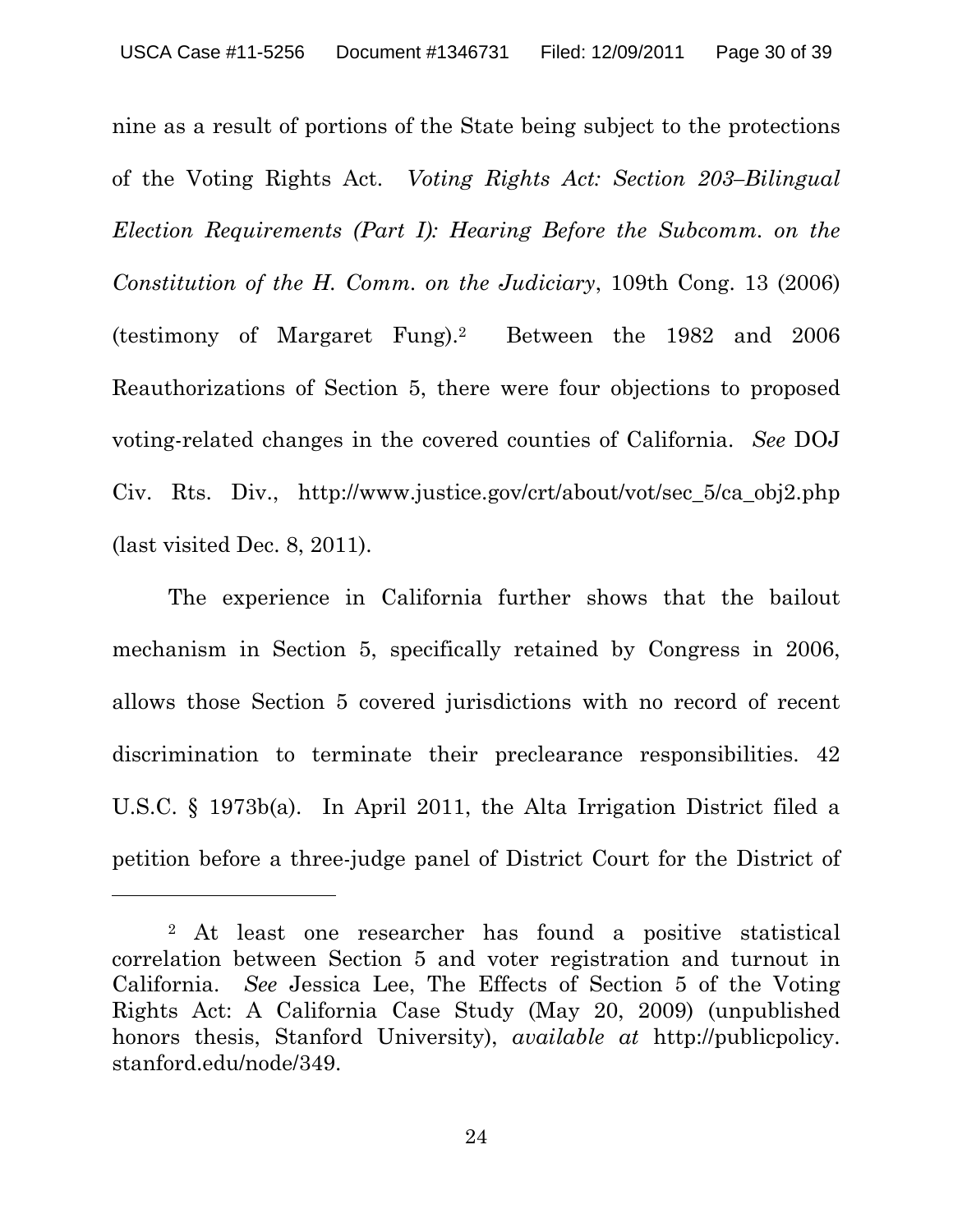Columbia seeking to terminate its Section 5 responsibilities pursuant to Section 4(a) of the Act. The Irrigation District, which stretches across three California counties, included one county covered under Section 5. On July 15, 2011, the District entered into a consent judgment and decree permitting it to bailout. *See* Consent Judgment, *Alta Irrigation District v. Holder*, No. 11-cv-758) (D.D.C. 2011) (Dkt. No. 9), *available at* http://www.justice.gov/crt/about/vot/misc/alta\_cd.pdf. Indeed, a number of cities, counties, and other special purpose districts around the country have successfully bailed out under the Voting Rights Act in recent months. Alta Irrigation District filed its bailout action in the U.S. District Court for the District of Columbia on April 20, 2011 and secured an order granting its request less than 90 days later demonstrating that the timelines for achieving a bailout are speedy. Alta Irrigation District's recent bailout stands as evidence of the fact that the Section 5 preclearance provision has a workable mechanism that allows eligible jurisdictions a way to exempt themselves from the requirements of the preclearance provision, further minimizing any arguable federalism costs imposed on covered jurisdictions. *See* J. Gerald Hebert, Press Release: Local Governments Continue to Pursue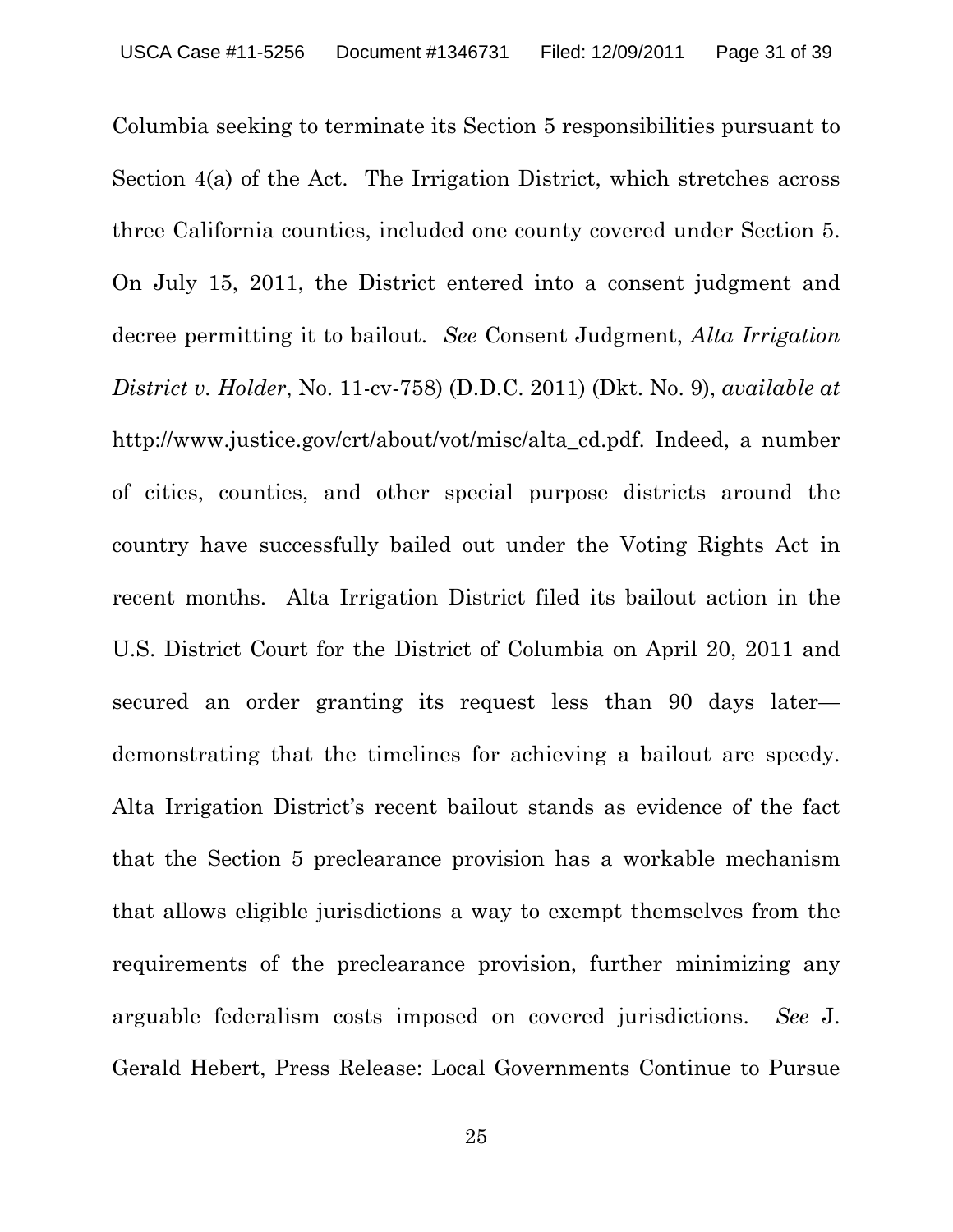and Receive Voting Rights Act "Bailouts" (Aug. 17, 2001), *available at* http://voterlaw.com/ press08162011.htm (referencing numerous recently granted and pending bailout petitions in the D.C. District Court and describing bailout as easy, cost-effective, and affordable). Additionally, the statute's bailout provision also provides an incentive for compliance among the covered jurisdictions. *See* H.R. Rep. No. 109-478, *supra*, at 25 (noting that "covered status has been and continues to be within the control of the jurisdiction such that those jurisdictions that have a genuinely clean record and want to terminate coverage have the ability to do so.")

## **D. The Advance Guidance Provided by Section 5 Helps States Avoid Potentially Costly and Burdensome Litigation Under Section 2.**

One of the most significant benefits of the preclearance process to the States is that a Section 5 objection will prevent a problematic voting change from taking root in the covered jurisdictions, thus reducing the likelihood that Amici States will face costly and protracted Section 2 litigation. Experience has shown that Section 2 litigation, unlike the Section 5 administrative preclearance process, is time-consuming, costly, and burdensome. Congress heard testimony revealing that the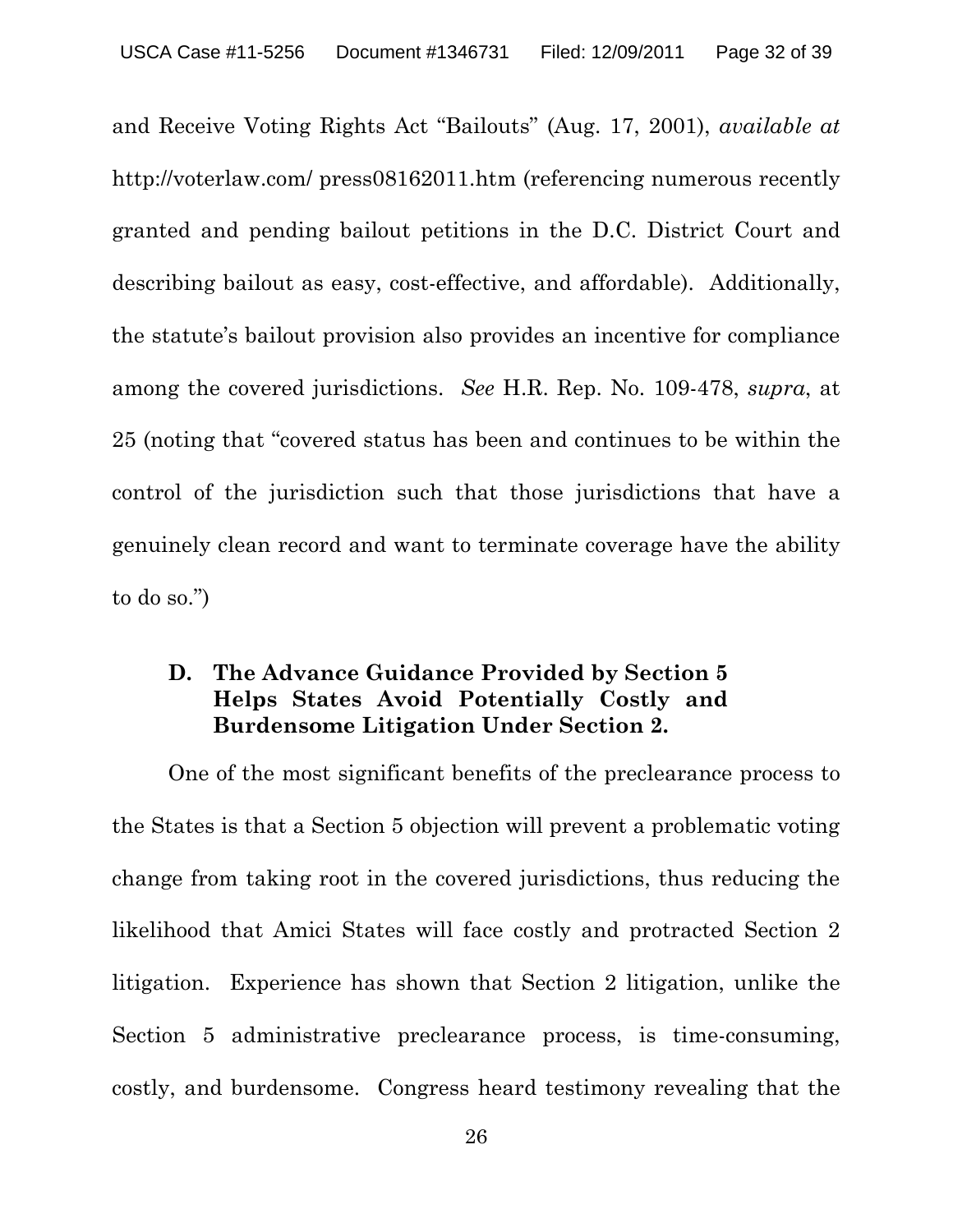average costs associated with Section 2 litigation are around half a million dollars. Specifically, the evidence showed that "[b]ringing vote dilution cases . . . is a very, very costly enterprise. You need expert witnesses, you need skilled lawyers. . . . I would estimate that the cost of a vote dilution case, to bring a vote dilution case through trial and appeal, runs close to half a million dollars." *Fannie Lou Hamer, Rosa Parks, and Coretta Scott King Voting Rights Act Reauthorization and Amendments Act of 2006, Part I: Hearing Before the Subcomm. on the Constitution of the H. Comm. on the Judiciary* 109th Cong. 65-66 (2006) (testimony of Gerald Hebert). These litigation costs are equally high for the States and jurisdictions that must defend themselves when affirmative litigation is brought by private litigants. *See Benefits and Costs*, *supra*, at 80 (noting that one county spent over \$2,000,000 defending a Section 2 case, and that DOJ spent many hours too). While Section 5 and Section 2 reflect distinct legal standards, *Bartlett v. Strickland,* 556 U.S. 1, 20 (2009), a redistricting plan or voting-related change precleared under Section 5 is less likely to be subject to future challenge under Section 2 of the Voting Rights Act. The Section 5 review process helps to weed out those plans and voting-related changes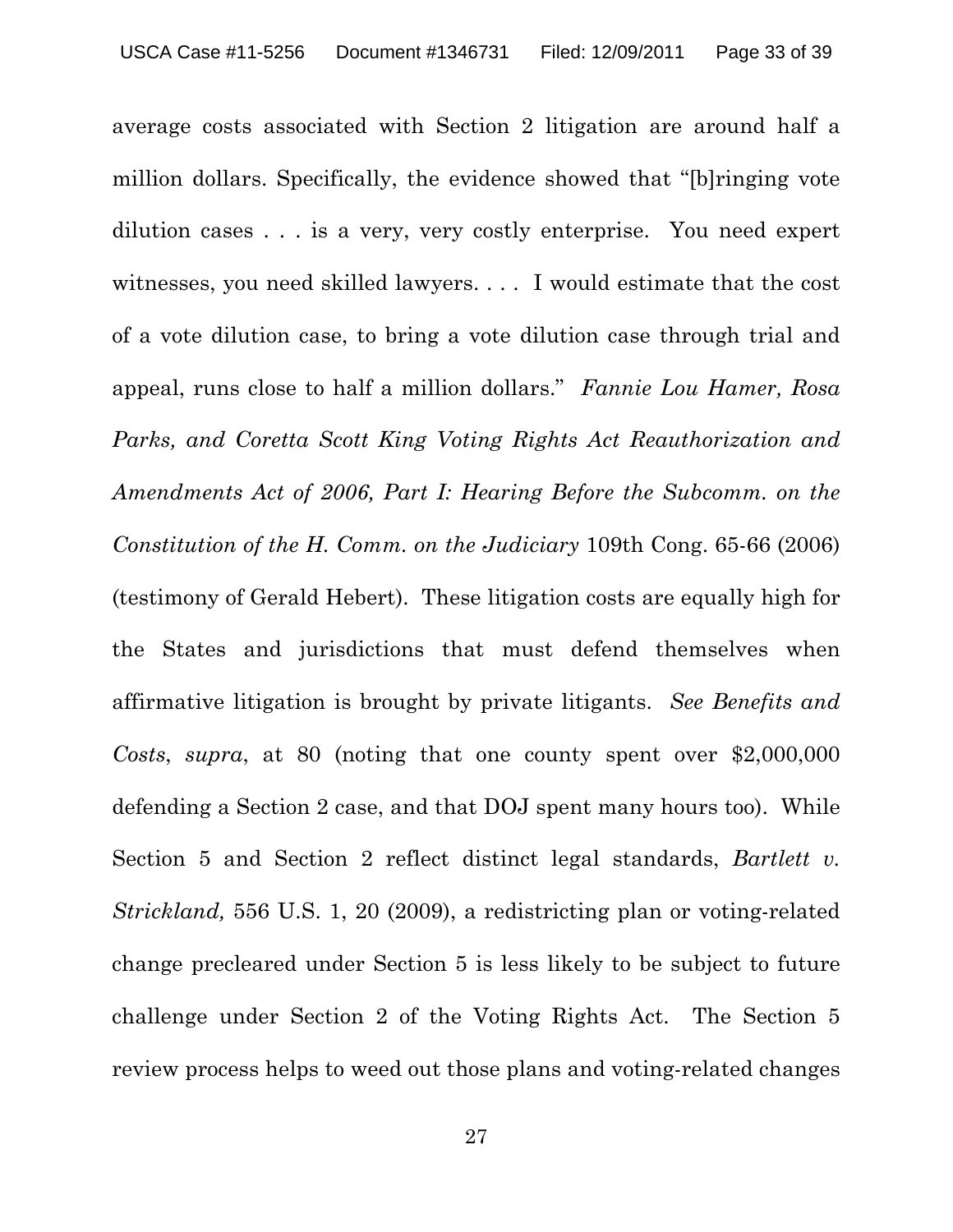that may not withstand scrutiny under the anti-dilution prohibitions found with Section 2.

Beyond the higher costs attendant to Section 2 litigation, the political reality is that Section 5 of the Voting Rights Act has had a far more transformative impact than Section 2 in helping extend greater access to the franchise for minority voters in the covered jurisdictions. The benefits that Section 5 has had, for example, in Mississippi are appreciable. Evidence before Congress showed that "litigation under Section 2 of the Act has played a role in the changes that occurred in Mississippi. But, it has only been a small part of the story. Objections issued under Section 5 have made a far bigger difference." 2 *Evidence of Continued Need*, *supra*, at 1726.

For example, "127 black supervisors holding office [in Mississippi at the time of the 2006 reauthorization] c[a]me from 67 different counties," and 43 of those counties had "incurred one or more Section 5 objections of redistricting plans for supervisors." *Id.* Indeed, of the group of 67 Mississippi counties, "[t]here were only two counties whose redistricting plans were changed solely as a result of reported Section 2 lawsuits without any Section 5 objections." *Id.* This evidence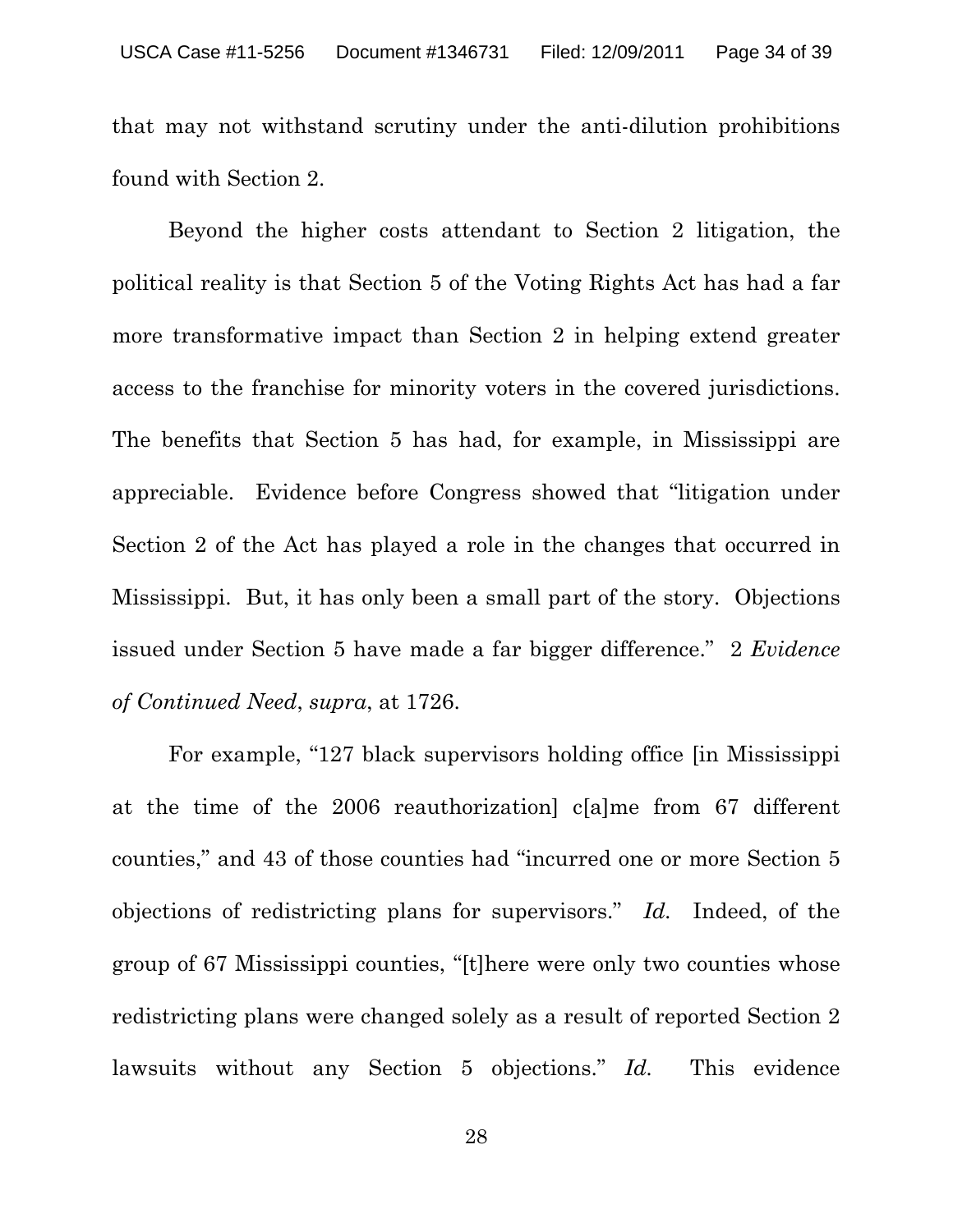demonstrates that stripping away the protections of Section 5 that now sit alongside Section 2 would produce a more costly and burdensome statute that would not nearly achieve the same progress and good government benefits that the statute as enacted by Congress can achieve. H.R. Rep. No. 109-478, *supra*, at 57.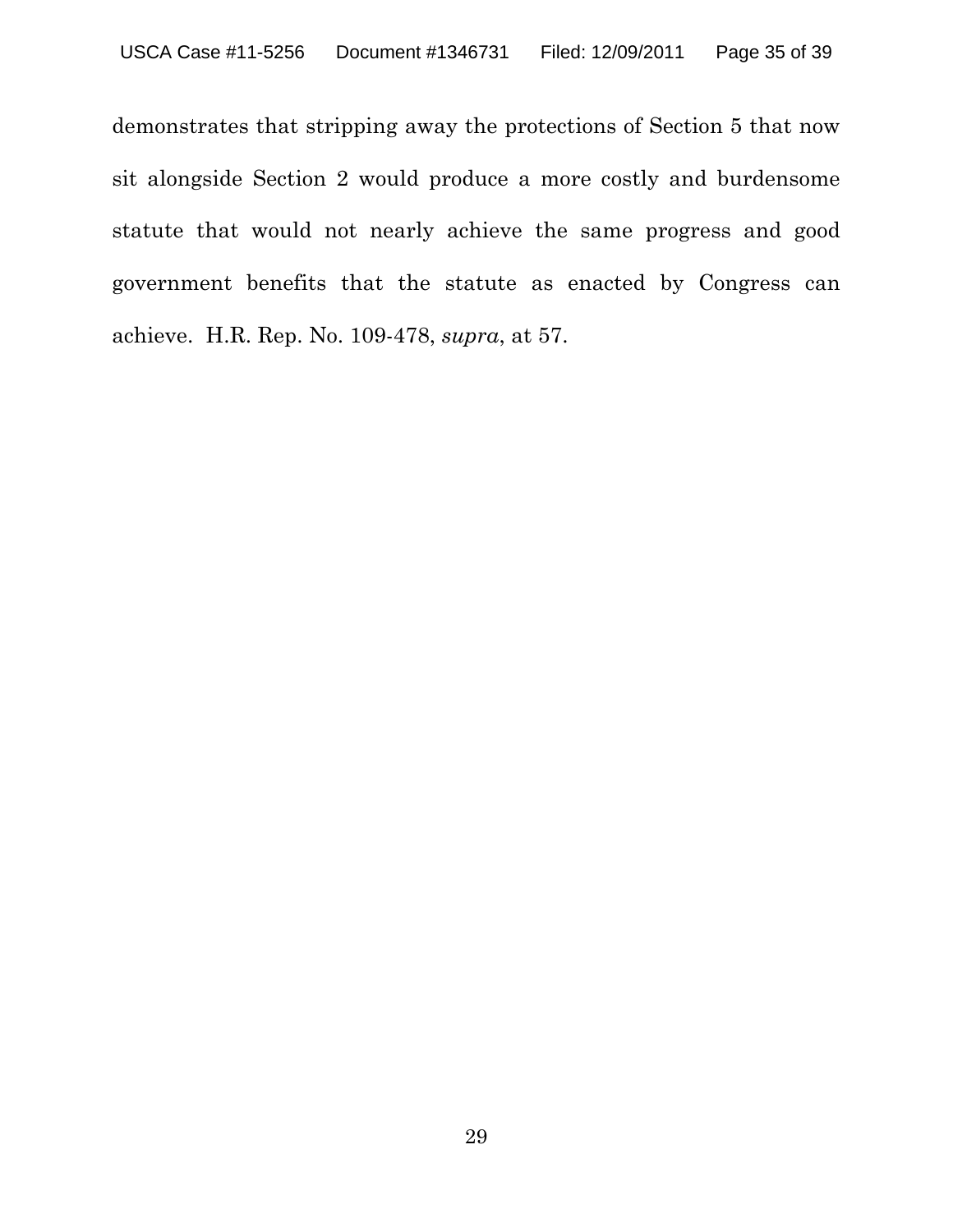### **CONCLUSION**

For the foregoing reasons, this Court should uphold the D.C.

District Court's decision and find Sections 5 and 4(b) of the Voting Right

Act constitutional.

Dated: New York, NY December 8, 2011

Respectfully submitted,

JIM HOOD *Mississippi Attorney General* Post Office Box 220 Jackson, MS 39205 601-359-3680

KAMALA D. HARRIS *Attorney General State of California* 1300 I Street, Suite 125 P.O. Box 944255 Sacramento, CA 94244-2550 916-445-9555

ERIC T. SCHNEIDERMAN *Attorney General of the State of New York*

By: /s/ Barbara D. Underwood Barbara D. Underwood Solicitor General

> 120 Broadway, 25th Floor New York, NY 10271 212-416-8016

BARBARA D. UNDERWOOD *Solicitor General*  JANET SABEL *Executive Deputy Attorney General for Division of Social Justice*  RICHARD DEARING *Deputy Solicitor General* ALLEGRA CHAPMAN *Assistant Attorney General Civil Rights Bureau of Counsel*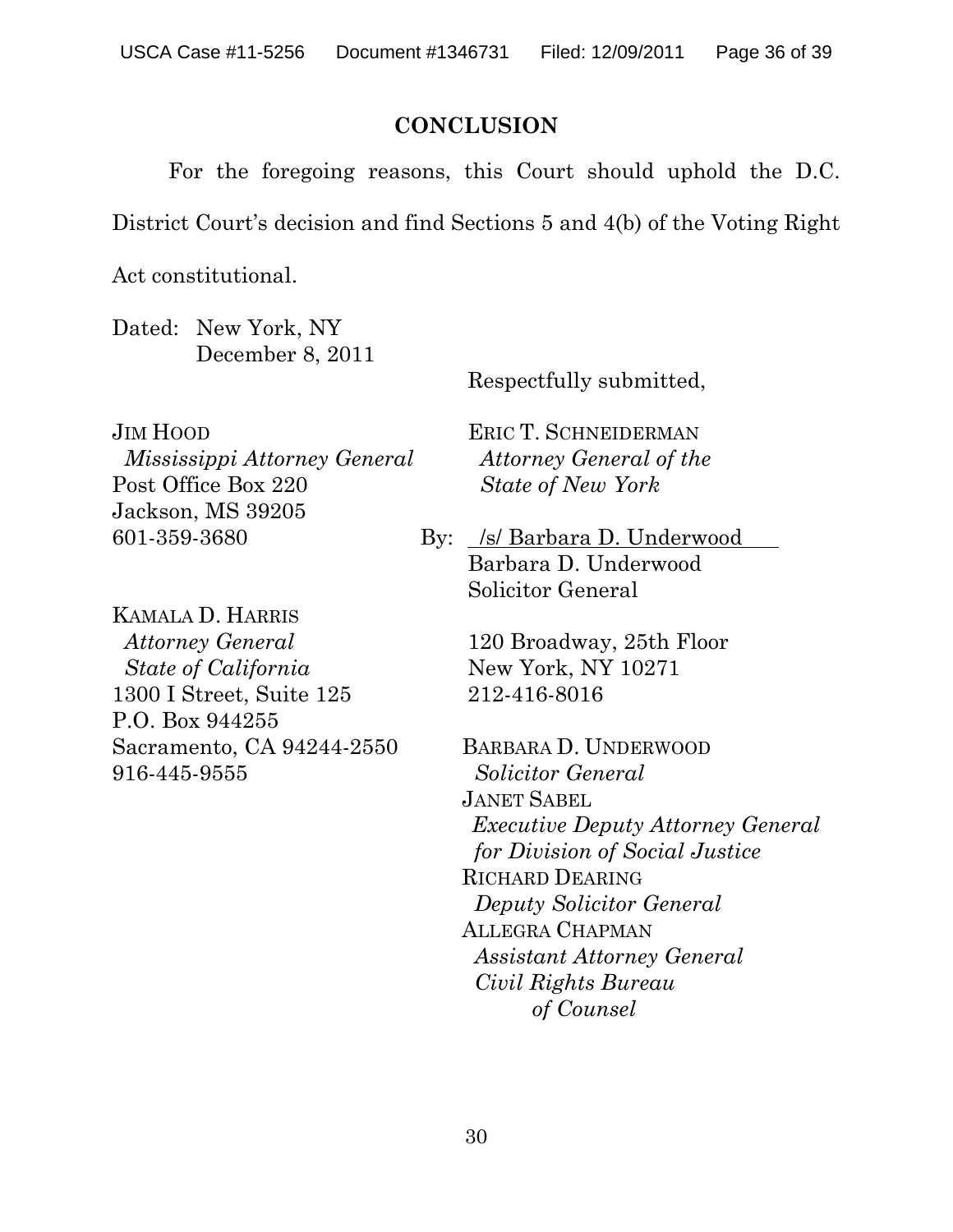#### **CERTIFICATE OF COMPLIANCE**

Pursuant to Rule 32(a)(7)(C) of the Federal Rules of Appellate Procedure, Oren L. Zeve, an employee in the Office of the Attorney General of the State of New York, hereby certifies that according to the word count feature of the word processing program used to prepare this brief, the brief contains 5,300 words and complies with the type-volume limitations of Rule 32(a)(7)(B).

\_\_*/s/ Oren L. Zeve* \_\_\_\_\_\_\_\_\_\_\_\_\_\_\_

Oren L. Zeve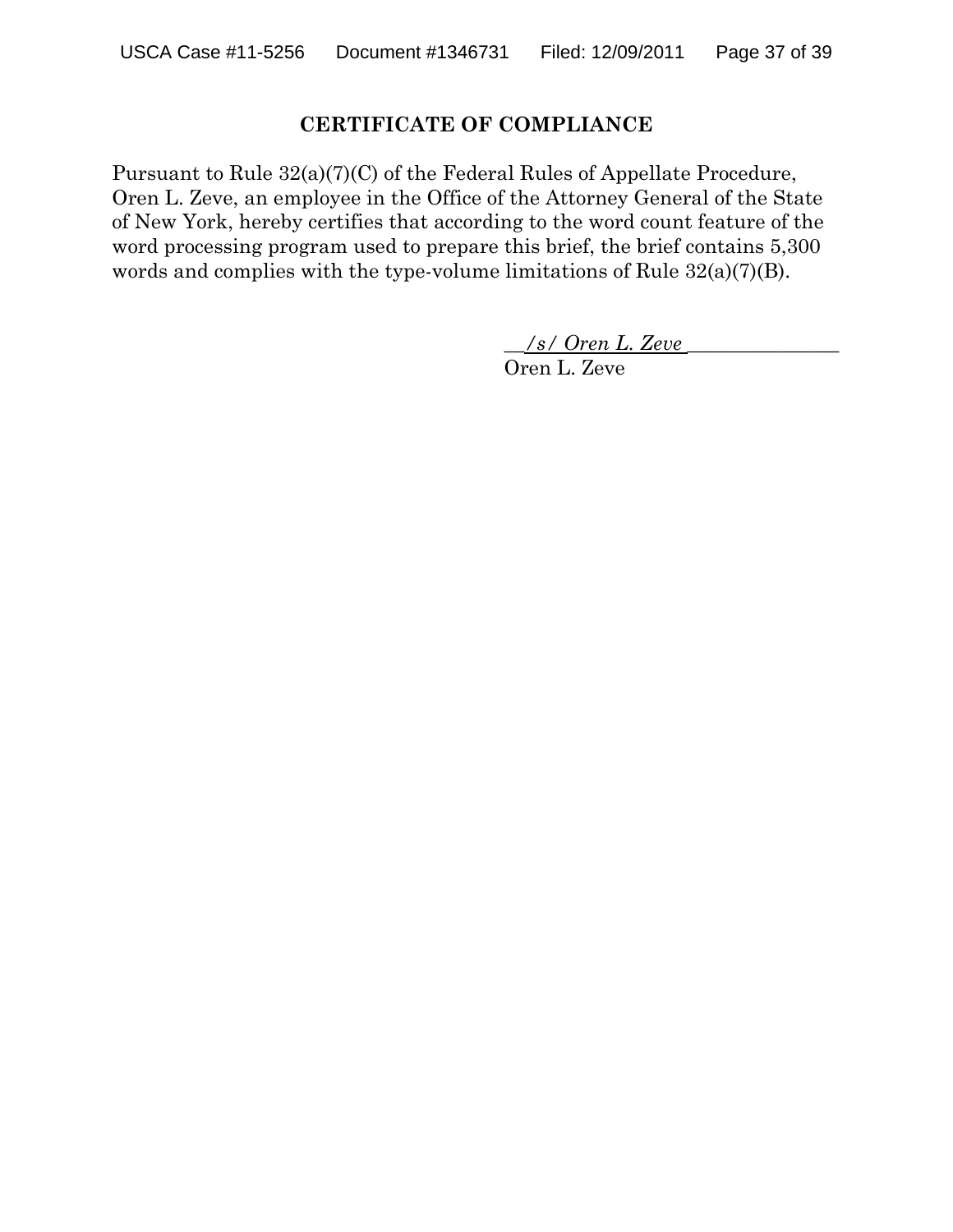#### **CERTIFICATE OF SERVICE**

I hereby certify that on December 9, 2011, the foregoing BRIEF OF THE STATES OF NEW YORK , CALIFORNIA, AND MISSISSIPPI AS AMICI CURIAE IN SUPPORT OF THE APPELLEES was filed electronically with the Clerk of the Court using the CM/ECF system, which will serve a copy of the foregoing on the following registered CM/ECF users:

Bert W. Rein Thomas McCarthy William Spencer Consovoy Brendan John Morrisey Wiley Rein LLP 1776 K Street, NW Washington, D.C. 20006 brein@wileyrein.com tmccarthy@wileyrein.com

Thomas E. Perez Assistant Attorney General Diana K. Flynn Linda F. Thome Sarah E. Harrington Attorneys U.S. Department of Justice Civil Rights Division Appellate Section P.O. Box 14403 Ben Franklin Station Washington, D.C. 20044-4403 (202) 514-4706

Deborah Nicole Archer New York Law School 185 West Broadway New York, NY 10013 darcher@nyls.edu

John A. Payton Debo Patrick Adegbile Ryan Haygood Dale Ho NAACP Legal Defense & Educational Fund, Inc. 99 Hudson Street 16th Floor New York, NY 10013 jpayton@naacpldf.org dadegbile@naacpldf.org rhaygood@naacpldf.org dho@naacpldf.org

Arthur B. Spitzer American Civil Liberties Union of the National Capital Area 1400 20th Street, NW Suite 119 Washington, DC 20036-5920 artspitzer@aol.com

Stephen J. Lechner Mountain States Legal Foundation 2596 South Lewis Way Lakewood, CO 80227-2705 lechner@mountainstateslegal.com